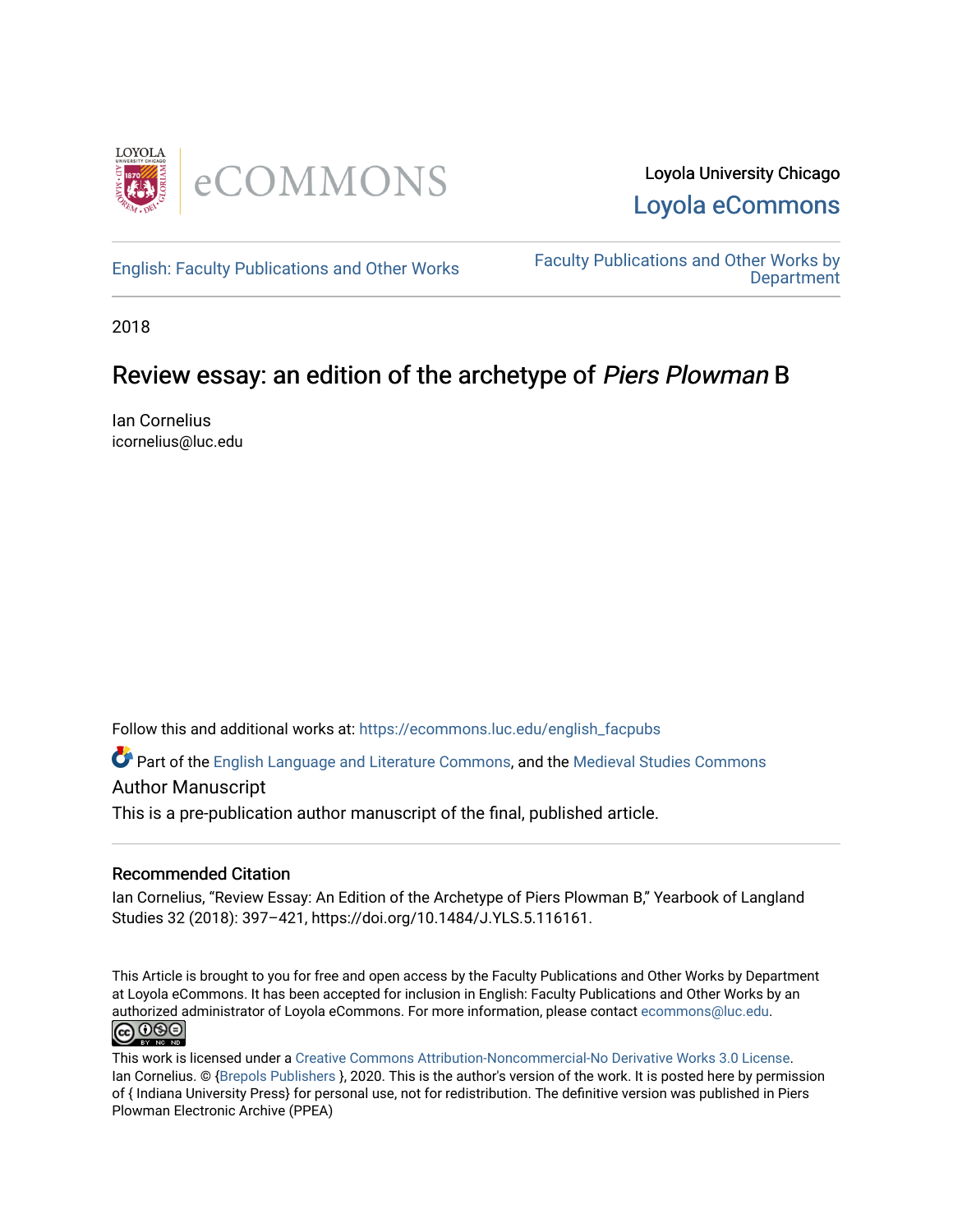# Review Essay: An Edition of the Archetype of *Piers Plowman* B

Ian Cornelius

2019

John Burrow and Thorlac Turville-Petre, eds, *The 'Piers Plowman' Electronic Archive*, ix: *The B-Version Archetype*. PPEA Print Series, vol. 1. Raleigh, NC: SEENET, 2018. Pp. xi + 375. Available online at <http://piers.chass.ncsu.edu/texts/Bx>.

### **1 Introduction**

This is the first scholarly edition of the B version of *Piers Plowman* to appear since the landmark editions of George Kane and E. Talbot Donaldson (1975, rev. 1988) and A. V. C. Schmidt (1978, rev. 1995 and 2011). Edited by John Burrow and Thorlac Turville-Petre and drawing upon three decades of labour by many hands, this new edition embodies major advances over its predecessors, as one would hope. Although *The B-Version Archetype* will not stand on its own as a new citation text and is not intended to do so, it supplies the best record now available of the received text of *Piers Plowman* B and deserves close study by all scholars of Langland's poem. Published on-line in 2014, the edition has now appeared in print, as the inaugural volume in the *Piers Plowman* Electronic Archive Print Series.

#### **2 The Text and its Annotations**

Burrow, Turville-Petre, and their collaborators at the *Piers Plowman* Electronic Archive (PPEA) have produced an 'intermittently critical edition', in approximately the sense called for by Robert Adams in a major article that appeared in [1](#page-1-0)992, at the beginning of work on PPEA.<sup>1</sup> The target of Adams's critique was Kane and Donaldson's Athlone edition, which had attracted early criticism from several quarters. In advocating an intermittently critical edition, Adams objected to the Athlone edition's textual eclecticism, frequent conjectural emendations, and heavy importation of readings from the earlier (that is, A) version of the poem. Kane and Donaldson had maintained that these procedures, though extreme, were justified by the state of the text they undertook to edit: in their assessment, the common archetype of B-version copies was pervasively corrupt; moreover, the lineal relations between surviving copies had been so obscured by convergent variation as to render a stemma useless as a tool for editorial reconstruction of the text. Adams, among others, countered both claims: many archetypal readings rejected as scribal by the Athlone editors can be interpreted otherwise as 'minute, sporadic

<span id="page-1-0"></span><sup>1</sup>Adams, 'Editing *Piers Plowman* B'.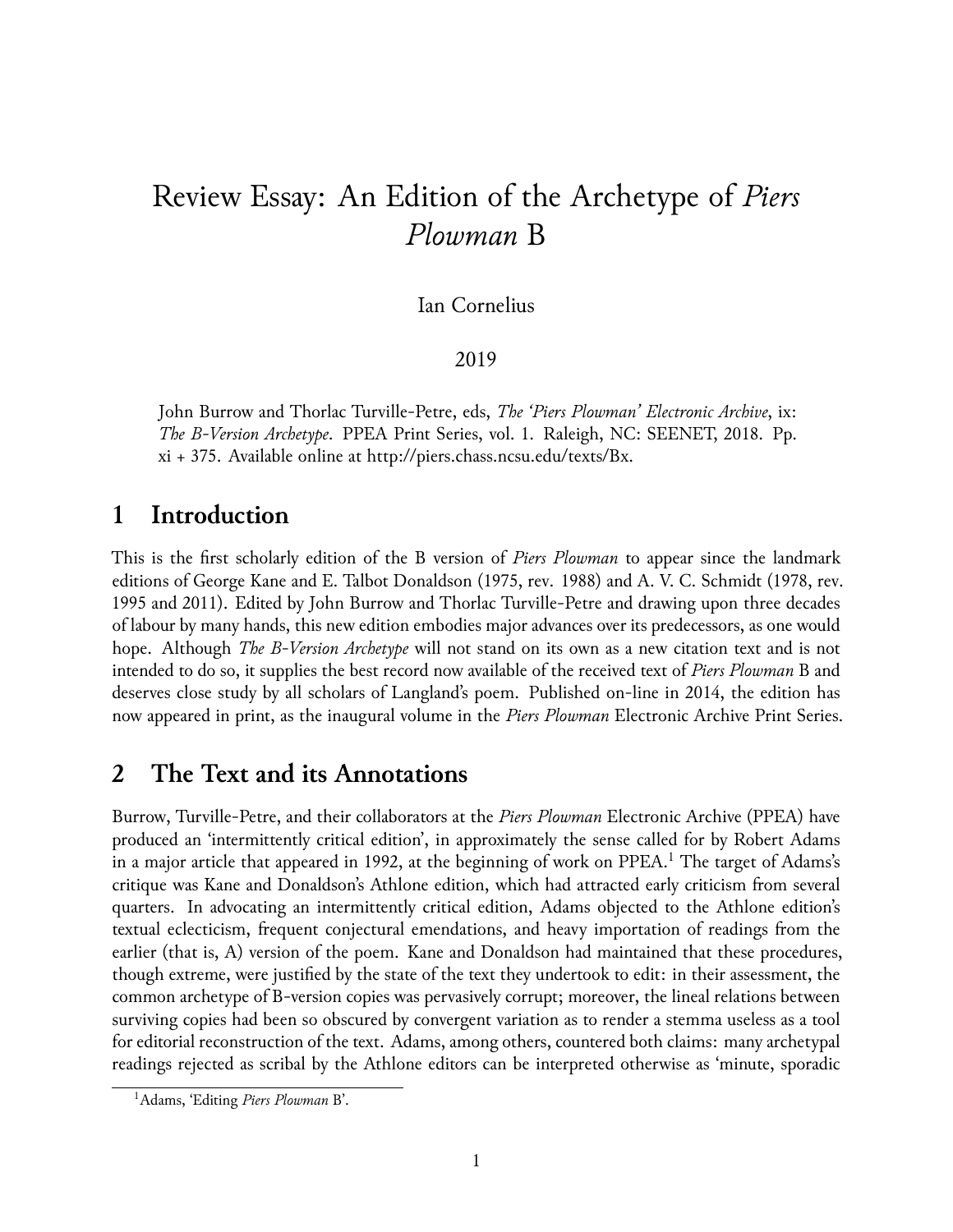authorial revision';<sup>[2](#page-2-0)</sup> moreover, the B version is indeed susceptible to conventional stemmatic analysis and is distinguishable from the A version in this respect. The founding objective of PPEA was to implement Adams's analysis in a new text of *Piers Plowman* B.[3](#page-2-1) Burrow and Turville-Petre's *B-Version Archetype* is the fruit of this team effort.

The new edition is guided by two basic rules, governing the method and target of editorial reconstruction, respectively. By renouncing the eclectic method, Burrow and Turville-Petre forbid themselves from emending their base text to any reading, however good, whose attestations among surviving witnesses cannot be traced back to their common archetype by standard procedures of stemmatic recension. By setting out to reconstruct only the common archetype of all B-version copies, the editors renounce emendation of their base text in any case where its error, however obvious, was present already at the start of the visible transmission of the B version. Accordingly, the text set by Burrow and Turville-Petre gives *Piers Plowman* not as Langland may be presumed to have wished it, but as the poem evidently existed when it began to circulate. *The B-Version Archetype* follows closely the three copies most proximate to the hypothesized common ancestor: Oxford, Bodleian Library, MS Laud misc. 581 (L), London, British Library, MS Additional 35287 (M), and London, British Library, MS Lansdowne 398, fols 77–80, continued in Oxford, Bodleian Library, MS Rawlinson Poetry 38 (R). L is the base manuscript, selected for this purpose as complete, clearly written, early, and very careful (Introduction, § III.1 and V.1; pp. 10–11, 26–27).<sup>[4](#page-2-2)</sup>

Cambridge, Trinity College, MS B.15.17 (W), which served as copy-text for both Kane-Donaldson and Schmidt, is likewise a good early manuscript, but it is separated from the archetype by at least three additional copying generations (see Adams's B-version stemma, reproduced at Introduction, § II.1, p. 4). W's consistent and historically accurate spellings, rightly admired by previous editors, are an intelligent scribal sophistication and do not descend from the B archetype. The spellings of the archetype are largely irrecoverable: Burrow and Turville-Petre summarize what can be known (Introduction,  $\S$  IV.1, pp. 16–19), drawing on a key study by M. L. Samuels and on subsequent work. One may prefer W's consistency; L's language is a salutary reminder that the poem does not inhere in any (ortho)graphic presentation of it, but rather in a reader's informed and interpretative engagement with such spellings as are on offer. I return to this point below.

While following the rule of copy-text with respect to spellings, the editors handle punctuation and paragraphing exactly as they do substantive readings, aiming to reconstruct these features of the lost archetypal manuscript. This is unusual, and welcome. The paragraphing of the archetypal manuscript is usually reconstructible and seems occasionally to have induced text loss at the first post-archetypal stage of transmission, by eyeskip from paraph to paraph (Introduction, § II.2, § IV.3, and § V.2.2; pp. 6–7, 23, 27–8). Accidental and substantive features are intertwined; paragraphing constitutes a relevant component of the textual record.

The archetypal punctuation is likewise reconstructible, and its relevance to this edition is as a visual registration of metrical structure (Introduction, § IV.4 and § V.2.3; pp. 24, 28–9). Early copies of Middle English alliterative verse typically register the bipartite structure of the line with a mark of punctuation at the caesura. Walter W. Skeat respected this medieval practice; the twentieth-century

<span id="page-2-0"></span><sup>2</sup>Adams, 'Editing *Piers Plowman* B', p. 48.

<span id="page-2-1"></span><sup>3</sup>See the grant proposal, published as Duggan, 'Electronic *Piers Plowman* B'.

<span id="page-2-2"></span><sup>&</sup>lt;sup>4</sup>I cite the Introduction by section number and by page number in the print edition.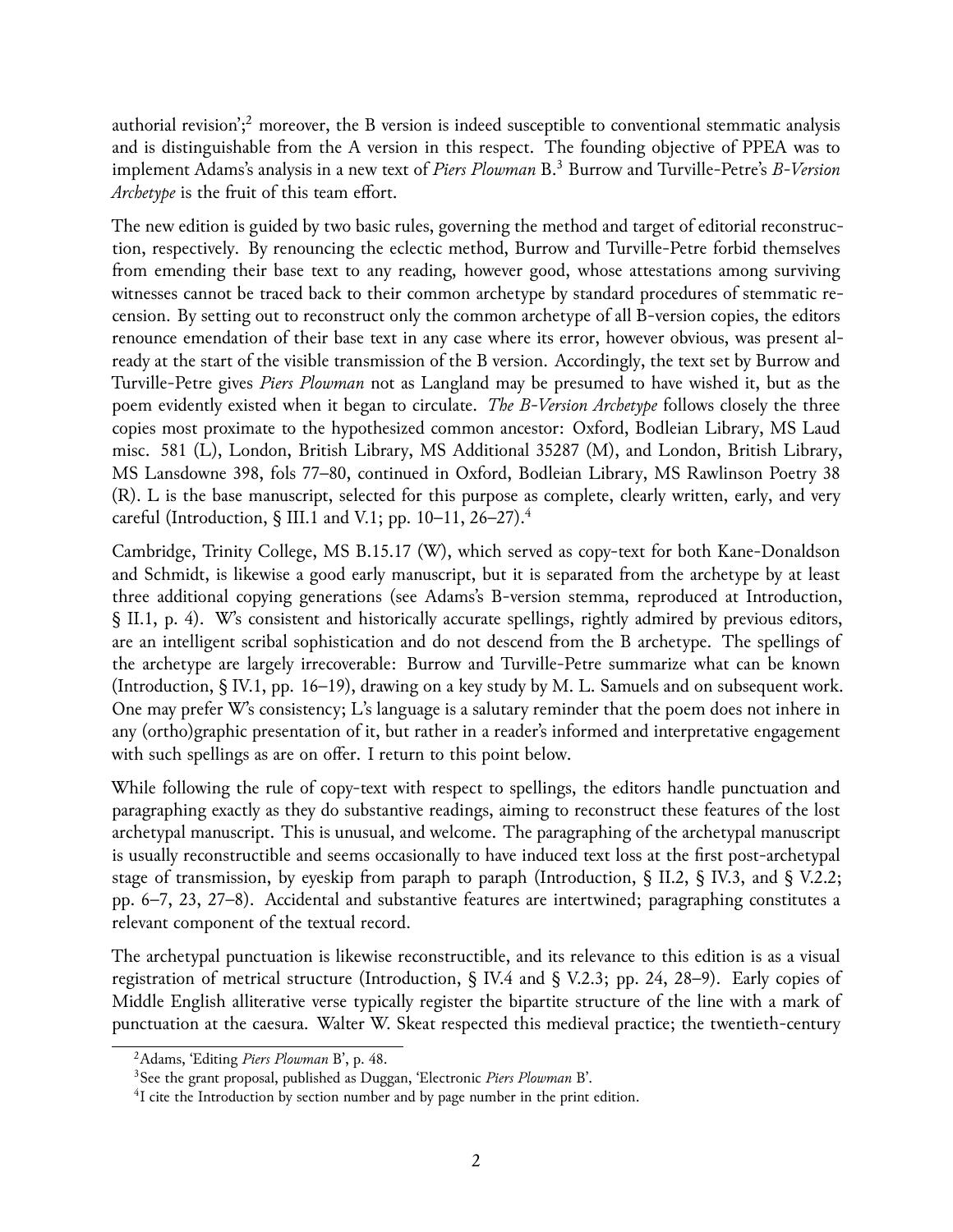editors of *Piers Plowman* did not, to the detriment of their understanding of Langland's verse technique. Although L omits mid-line punctuation in about 5 percent of lines, punctuation may be supplied from other copies, especially R. The result is a highly accurate record of line structure. My understanding of this feature differs unequivocally from that of the Bx scribe only once in the first two dreams: Bx.7.100 divides after *wommen*. [5](#page-3-0) In another five lines in this stretch of the poem, the editors inadvertently misrepresented the evidence for punctuation of Bx in the first edition of the web publication. These errors were communicated to the editors and have been corrected in the print edition.

Following Adams's demonstrations, Burrow and Turville-Petre take the agreement of L and R to establish the reading of Bx.<sup>[6](#page-3-1)</sup> Where these two copies disagree or R is absent, the rest of the B tradition comes into play, of which the most important witnesses are M before correction, the beta2 group (which includes W), and R's eccentric twin, Oxford, Corpus Christi College, MS 201 (F). In narrowly delimited circumstances, the editors also consult the substantive readings of cognate lines in the other versions of *Piers Plowman*: A and C readings may be admitted as evidence of Bx when the distribution of variants in the B tradition fails to establish any one reading as archetypal (Introduction, § V.3.2, pp. 30–1). Conjectural emendation also remains an editorial tool, but only where the best B-version manuscripts are all evidently in error and no reading is construable as the source of the others (Introduction, § V.3.3, p. 32). These procedures introduce vulnerabilities: consultation of A/C readings inevitably introduces the risk of versional conflation; by according primary authority to L and R, the editors expose their text to misdirection whenever those two copies independently coincide in error. Burrow and Turville-Petre are aware of the first vulnerability, which is why they place tight restrictions on inter-versional comparison. The second vulnerability is not likely to affect many readings. No set of editorial procedures will be fail-safe. The procedures adopted here are sensible and responsive to the circumstances. Among the happy results is a text free of the dubious conjectural emendations *alliterationis causa* that appear in the editions of Kane and Donaldson and Schmidt.[7](#page-3-2)

As illustration of Burrow and Turville-Petre's editorial practice, I offer observations on passus 7, where R suffered no losses and most B-version lines have cognates in the A and C versions. L and R give divergent readings at eighty-two points in this stretch of text. For sixty-two of the L/R divergences, Burrow and Turville-Petre document their editorial reasoning in a note. (Of the twenty uncommented divergences, most are minor mechanical errors unique to R, and all receive notice from Adams in his copiously annotated edition of that copy.) Such documentation is, indeed, the principal function of the textual notes in *The B-Version Archetype*: where the editors were obliged to look beyond the

<span id="page-3-0"></span><sup>5</sup> I have not checked the later passūs with equal care, but Bx.12.281 divides after *pecok*, as several scribes recognized. A small handful of lines admit doubt. Corruption of the text prevents a confident division at Bx.1.210. Bx.5.526 is difficult because the line switches into Latin. Bx.5.646 is difficult because the phrasal construction *help out* was evidently not well established in Middle English, whereas the construction *help out of* was very common.

<span id="page-3-1"></span><sup>6</sup>R and L are the most faithful representatives of their respective families, representing the primary split in the stemma of B version copies. The alpha family consists of two copies only, R and Oxford, Corpus Christi College, MS 201 (F). All other copies belong to the beta family. It follows that the editors' text is correspondingly less certain in those segments of the poem where R is absent. See Introduction § V.3.2, where the editors describe the passage from Bx.18.428 to 20.26 as 'the part of our text of which we are least confident' (p. 32).

<span id="page-3-2"></span><sup>7</sup>Where Kane and Donaldson conjecture rearrangement of sentence elements to fix the alliterative pattern (*Piers Plowman*, ed. by Kane and Donaldson, pp. 118–20 and 194), they produce ten lines ending in a stressed monosyllable — an astonishing incidence of a very rare prosodic contour. One may suspect that Langland wrote these lines as he did expressly to avoid the line shapes devised by the Athlone editors. Schmidt's emendations are more astute in this respect. Langland's avoidance of stressed monosyllables in line-terminal position is established by Barney, 'Langland's Prosody', pp. 82–85, supported by Burrow, 'Endings of Lines'.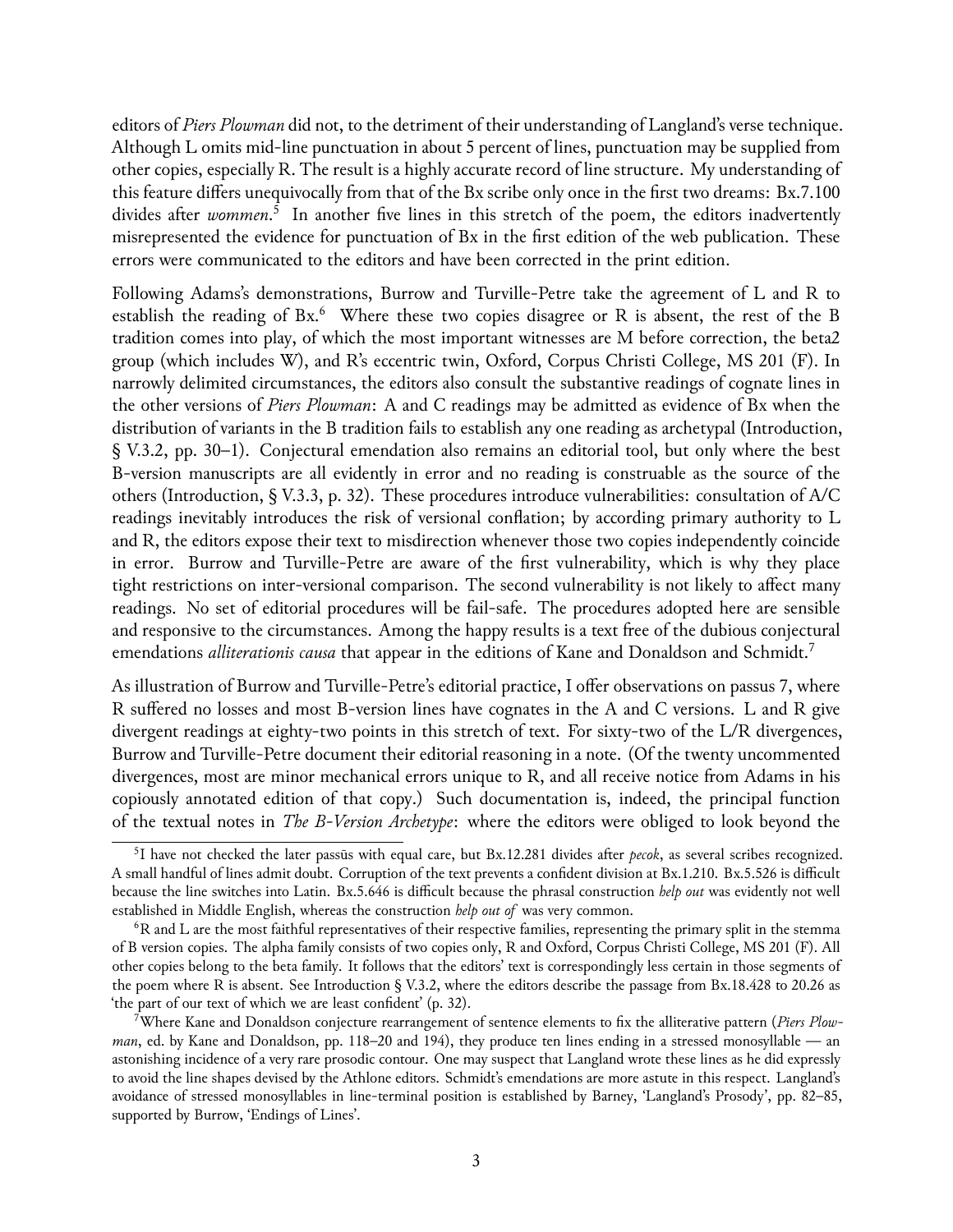most faithful manuscripts, they record their assessment of the evidence. Reciprocally, where L and R are isolated in their agreement, or joined by few other copies in preservation of a presumptively archetypal reading lost in the rest of the tradition, this situation may also be noted (e.g., Bx.5.561n, Bx.7.77 n. to *þe*, and Bx.14.116n). More rarely, notes offer discussion of ambiguous spellings (e.g., Bx.7.104 n. to **A** and Bx.14.211 n. to *penaunce*), or unusual syntax (e.g., Bx.7.20n and Bx.7.76n), or aspects of the archetype's inferential paragraphing and punctuation. Notes on paragraphing and punctuation show how these 'accidental' features may register anomalies in the transmitted text (e.g., Bx.7.188n), or, more speculatively, how they may have affected transmission of the text (e.g., Bx.9.172– 3n and Bx.10.313–25n). Some few notes (more on these in a moment) offer an opinion on the original reading of *Piers Plowman* B.

The notes, then, record the editors' confidence — or the opposite — in their lection-by-lection reconstruction of the archetype. Readers who want to know where and how this reconstructed archetype departs from the published editions of *Piers Plowman* B will need to do their own work. The editors do not collate their text against previous editions, and their textual notes rarely cite the opinions of previous editors.[8](#page-4-0) At Bx.7.170, the editors implicitly dispute the judgement of Kane, Kane and Donaldson, and Schmidt, defending the reading *cleue* as archetypal in the B tradition and original to both the A and B versions of the poem.<sup>[9](#page-4-1)</sup> A pair of notes at Bx.7.138 and Bx.7.142 likewise take direction from Langland's scriptural intertexts, yielding opinions variously divergent from previous editions. I leave the second of these aside as straightforward. The first warrants closer attention because Burrow and Turville-Petre should probably have allowed their annotation to inform the text they print. The lines are spoken by Piers in his dispute with the priest, and they read as follows in L:

And but if Luke  $lye \cdot he$  lereth vs bi foules We shulde nou3t be to bisy  $\cdot$  aboute þe worldes blisse Ne solliciti sitis  $\cdot$  he seyth in be gospel And sheweth vs bi ensamples  $\cdot$  vs-selue to wisse Þe foules on þe felde · who fynt hem mete at wynter Haue þei no gernere to go to  $\cdot$  but god fynt hem alle. (Bx.7.138–43)

In place of 'he lereth vs bi foules' (he instructs us by/with birds) RF have 'or lereth vs be foles' (or teaches us to be fools), which, as Burrow and Turville-Petre remark, 'cannot be the sense intended'. The editors follow copy-text, but an extended note offers what is, in effect, a friendly amendment to Schmidt's resolution of this crux: Langland's B version probably read 'And but if Luke lye  $\cdot$  he lereth vs to be foles'. The line is a torqued reference to the *stultus* of Luke 12. 20, the doomed man who foolishly consoles himself with his amassed possessions. On this understanding, Langland's citation would, characteristically, shift the emphasis of his scriptural text, emphasizing that Jesus's instruction 'Ne solliciti sitis' (Matthew 6. 25–34; cf. Luke 12. 22) enjoins neither sanity nor prudence, but foolishness of another stripe, the unworldliness of Paul's *stulti* (i Corinthians 4. 10), termed '(goddes) foles' much later in development of the poem (Bx.20.60–79, RK.11.248).<sup>[10](#page-4-2)</sup> If Langland wrote 'he lereth vs to

<span id="page-4-0"></span> $8$ The notes to passus 7 refer to the Kane-Donaldson edition only three times: twice to flag rare transcription errors in the Athlone apparatus (Bx.7.62n and Bx.7.152n; see further the nn. ad loc. in *Piers Plowman Electronic Archive: R*, ed. by Adams) and once to offer an alternative interpretation of a scribal spelling (Bx.7.87n). The editions by Schmidt and J. A. W. Bennett are noticed, once each, for their efforts to construe the received text (Bx.7.99n and Bx.7.138n).

<span id="page-4-1"></span><sup>9</sup>Compare Schmidt's justification in his *Parallel Text Edition*, ii, 376. So far as I can see, the Athlone volumes do not comment on this line. (I consult these volumes with the help of Barney, 'Line-Number Index'.)

<span id="page-4-2"></span><sup>10</sup>Line references preceded by 'RK' are to *Piers Plowman*, ed. by Russell and Kane. Similarly, 'KD' refers to *Piers*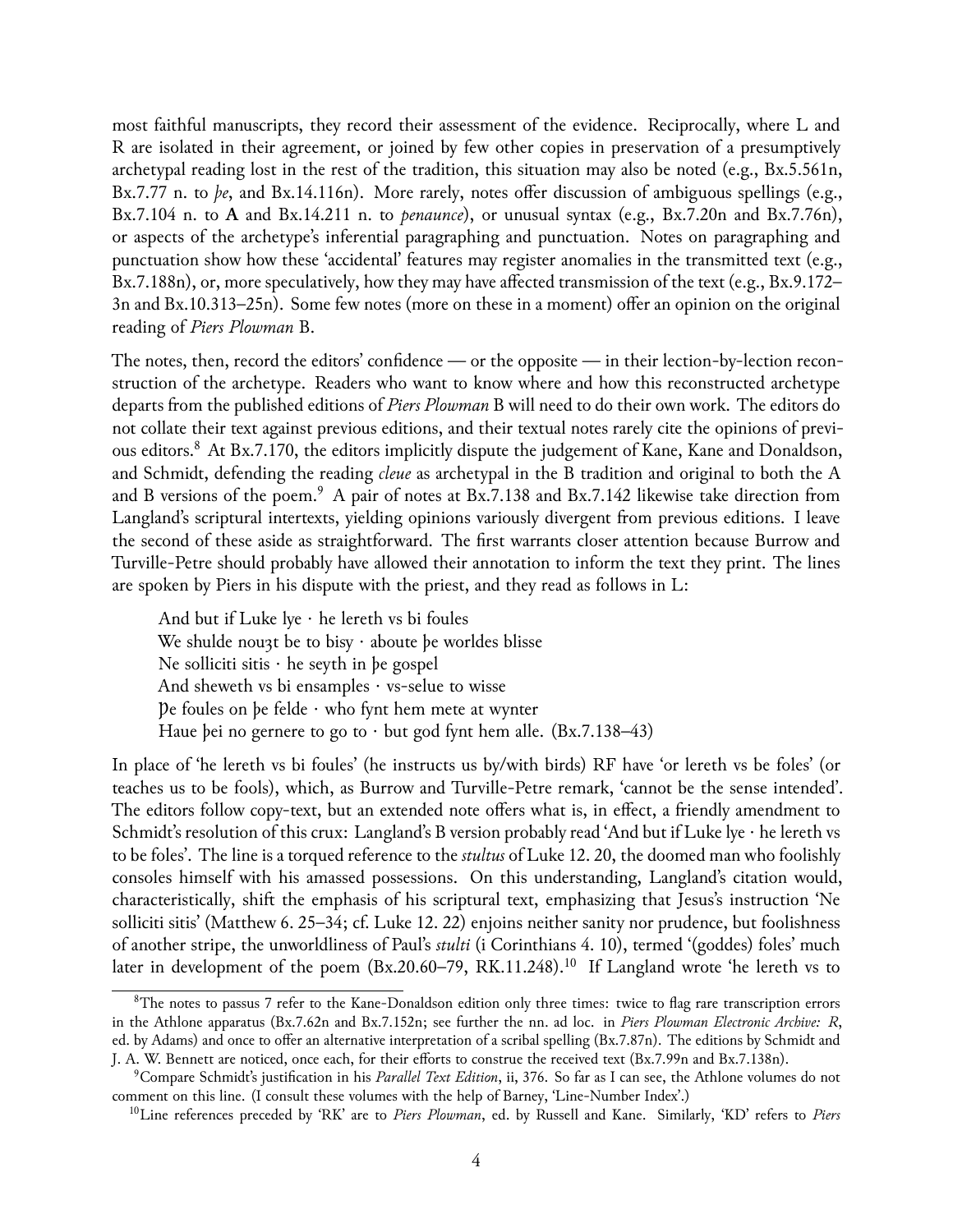be foles', then the infinitival marker *to* was lost already in the archetype, through scribal oversight, and Burrow and Turville-Petre should have printed 'he lereth vs [be foles]' as the reading of Bx. (For infinitival *to*, the editors cite the syntax of Bx.19.256; the construction without *to* is also acceptable and could be original.) An archetypal reading 'he lereth vs be foles' would have opened the way to homoeographic misprision in the beta hyparchetype (*be foles* ~ *bi foules*), induced by attraction to the *foules on þe felde* four lines below. (The spelling *be* may represent either the verb or the preposition.) The scribe of the alpha hyparchetype read 'be foles' correctly but — puzzled at what he took to be a misrepresentation of gospel teaching — voided Langland's meaning. Kane and Donaldson accepted the beta reading 'foules' as the basis for intricate textual surgery, thereby bringing the B version into agreement with Kane's *A Version*: 'And but 3if luk leize · he leriþ vs anoþer | [By foules, þat are not] besy…' (K.8.111–12a, my punctuation; cf. KD.7.129–30a). The phrase 'vs anoþer', which is present in most A copies, looks suspiciously like scribal smoothing, as Schmidt suggests. It was probably introduced to pad out the line following mislineation early in the A tradition.

The crux at Bx.7.138 shows that, on occasion,<sup>[11](#page-5-0)</sup> reconstruction of the archetype is a secondary endeavour, possible only after one has formed an opinion about what Langland is likely to have written. This is the way that opinions regarding the (authorial) authenticity of Bx crop up within the notes to *The B-Version Archetype*. At Bx.7.25 and its cognates, all three traditions show variation between singular and plural *wynnynge(s)*; Burrow and Turville-Petre concur implicitly with Kane and Donaldson that the distributive singular is the harder reading, more likely to generate the plural than vice versa.<sup>[12](#page-5-1)</sup> They print the singular as the reading of Bx, but the logic by which they reach that conclusion also establishes the singular as the original reading in all three versions. (Schmidt prints the plural throughout, on the strength of Oxford, Bodleian Library, MS Bodley 851 [Z].)

On three occasions in their notes to passus 7, Burrow and Turville-Petre concur implicitly with Schmidt, supporting Bx as original at points where Kane and Donaldson emend. At Bx.7.20 *haliday* and Bx.7.76 *more nedier*, the Athlone reading looks like inconsistent application of editorial principles. *Haliday* is another distributive singular, hence probably the *lectio difficilior*. The double comparative *more nedier* may appear agrammatical, but if authentic it is also difficult; Kane and Donaldson accept double comparatives where they occur later in the poem, at Bx.11.165 (= KD.11.161) and Bx.15.206 (= KD.15.199). Interpretation of Bx.7.169, my last illustration, turns on alliterative pattern. The line reads 'Daniel seyde sire Kynge · þi dremeles bitokneth' and thus alliterates on /d/, as **ax/ax**, a pattern that Schmidt accepts as authentic but the Athlone editors did not. The pattern **ax/ax** is attested in about two hundred lines in Bx and was surely part of Langland's repertoire.<sup>[13](#page-5-2)</sup>

The notes singled out in the last three paragraphs are the ones in passus 7 in which Burrow and Turville-Petre offer an opinion on the authenticity of a Bx reading, and their opinion differs from one or both of the reference editions of the poem. Another fifteen notes in passus 7 may be construed to concur with both previous editions regarding the corruption (or not) of  $Bx$ .<sup>[14](#page-5-3)</sup> As I have emphasized,

*Plowman*, ed. by Kane and Donaldson, and 'K' to *Piers Plowman*, ed. by Kane. On *goddes foles* see *Parallel Text Edition*, ed. by Schmidt, ii, 376, 568; and Barney, *Penn Commentary*, p. 208.

<span id="page-5-0"></span><sup>&</sup>lt;sup>11</sup>That is, where alpha and beta are split, and assistance is not forthcoming from the A or C traditions.

<span id="page-5-2"></span><span id="page-5-1"></span><sup>12</sup>See the list of grammatically easier readings at *Piers Plowman*, ed. by Kane and Donaldson, p. 99.

<sup>13</sup>See Burrow, 'Another Alliterative Pattern'. Kane and Donaldson defend their emendation of this line at *Piers Plowman*, ed. by Kane and Donaldson, p. 89.

<span id="page-5-3"></span><sup>14</sup>Notes to Bx.7.84, Bx.7.99 *ȝe*, Bx.7.104 *ȝoure*, Bx.7.115, Bx.7.152, and Bx.7.157 concur with Kane-Donaldson and Schmidt in judging Bx to be corrupt. Notes to Bx.7.21, Bx.7.24, Bx.7.31, Bx.7.60, Bx.7.68, Bx.7.74 *gileth*, Bx.7.117,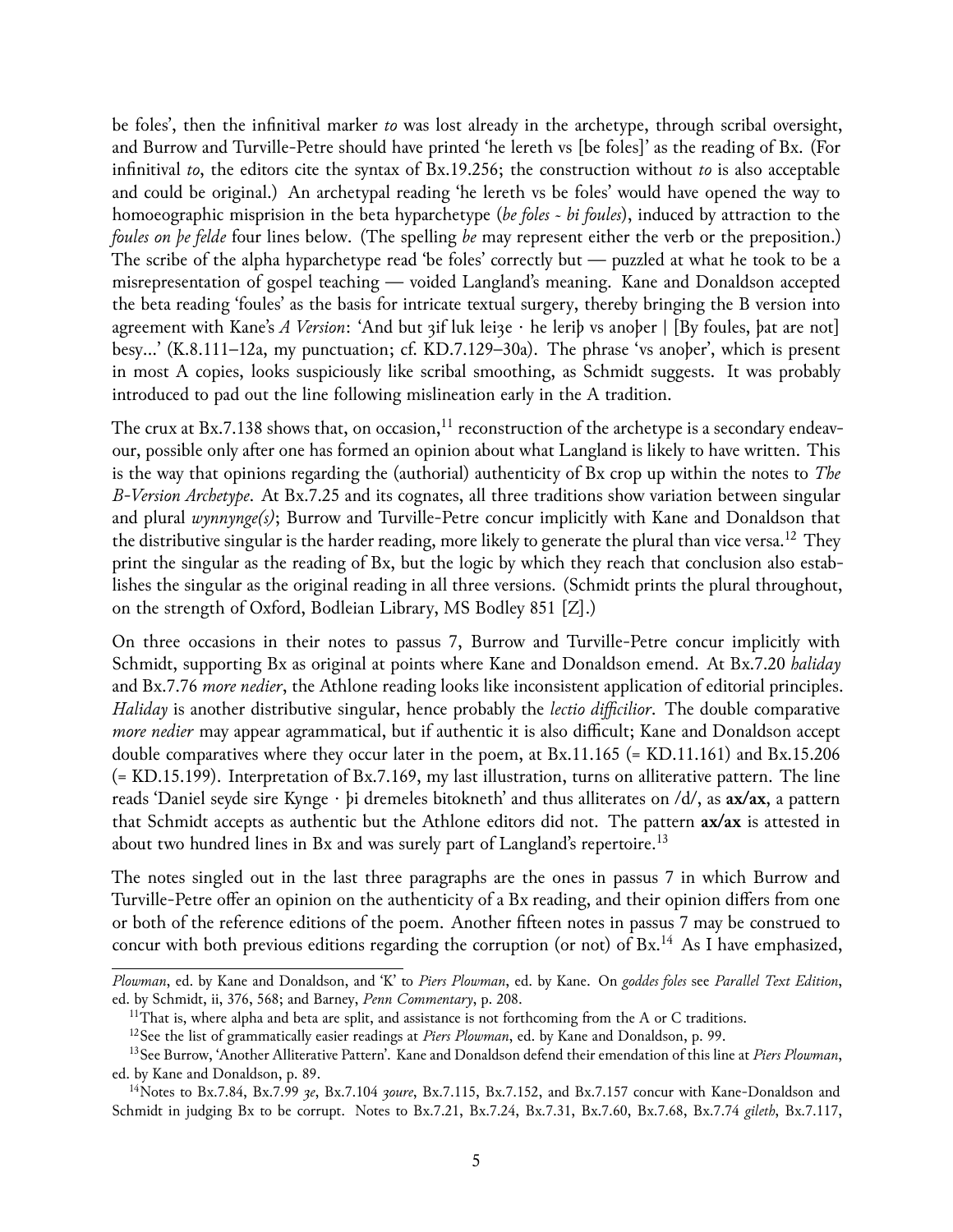such notes represent exceptions to the editors' usual practice of annotation. My collation of passus 7 reveals 136 substantive divergences between *The B-Version Archetype* and Kane-Donaldson, or about one per 1.5 lines. I also find forty-nine divergences between *The B-Version Archetype* and Schmidt's text, or about one per 4.5 lines. Burrow and Turville-Petre annotate about a quarter of these divergences, but their focus is steadfastly on the quality of support for the reading presented as archetypal. They are austerely faithful to their brief: to edit Bx, not Langland's B.

The 136 Bx/KD divergences are essentially what the published evaluations of the Athlone *B Version* would lead one to expect. In 112 instances, over 80 percent of the total, Kane and Donaldson replace the archetypal reading of the B tradition with the reading of the cognate line of Kane's *A Version*. This is the 'A radiation of B' diagnosed by Adams. In slightly over half of these cases, the rejected Bx reading is attested also in the A and/or C traditions. A special case, deserving separate notice, is formed by archetypal readings suppressed by Kane and Donaldson in the *B Version* yet present again, as archetypal, in the cognate C-version lines. (Typical examples may be found in Bx.7.6, 7.7, and 7.10; there are thirty instances in passus 7.) Though emended out in the Athlone *B Version*, such readings were generally admitted by Russell and Kane in the *C Version* — not because the editors changed their opinion of the readings, but because they believed Langland's second revision always remained incomplete, and that the poet never got around to ridding his text of inherited scribalisms. Critical responses to the Athlone edition did not fail to suggest alternative interpretations; *The B-Version Archetype* sets the evidence freshly open to scrutiny.<sup>[15](#page-6-0)</sup>

Schmidt has always concurred with Kane and Donaldson in judging the B version archetype pervasively corrupt. Yet he intervenes less often than the Athlone editors. The forty-nine divergences between Schmidt's edited text of passus 7 and *The B-Version Archetype* comprise a subset of the *loci* identified as corrupt by Kane and Donaldson. I find three exceptions, where Kane and Donaldson agree with Burrow and Turville-Petre against Schmidt. One of these (Bx.7.25 *wynnynge*) I have already discussed. For Bx.7.8 (= KD.7.8) *pieres plowman*, Schmidt prints *Piers þe Plowman*; for Bx.7.214 (= KD.7.204) *while*, Schmidt prints *þe while*. In all three cases Schmidt follows alpha (R alone in 7.8), whereas Burrow and Turville-Petre present the beta reading. Schmidt and the editors of Bx simply reached different conclusions regarding which of the two families preserves the reading of the archetype. The triviality of these variants may support, *per contrarium*, Burrow and Turville-Petre's affirmation that 'the readings of Bx can usually be determined with confidence' (Preface to the Online Edition, p. ix). The editors further state that 'For what it is at this stage worth, we are of the opinion that Bx, though inevitably containing errors, is not a hopeless representative of Langland's B-version' (Introduction, § I, p. 3). In that judgement, they are closer to the position realized in Schmidt's edition than the PPEA team has been inclined to acknowledge. The new edition of Bx will challenge the romantic *Schwärmerei* of both Kane-Donaldson and Schmidt, but one result may be increased esteem for Schmidt's comparative editorial restraint.

Another result may be increased esteem for the A and C versions of Langland's poem. Langlandians

Bx.7.146, Bx.7.166, and Bx.7.196 implicitly concur with Kane-Donaldson and Schmidt in support of the reading inferred for Bx.

<span id="page-6-0"></span><sup>&</sup>lt;sup>15</sup>It should go without saying that very many of Kane and Donaldson's emendations command respect. To give only one example: I thought that I could motivate the archetypal reading *gon faiten* (Bx.7.104) as a credible alternative to AC *gon and faiten*, but a reading of the entry for *go* in Wittig, *'Piers Plowman' Concordance*, shows me that Langland's usage, as represented in the Athlone edition, conforms to *Oxford English Dictionary* Online, 'go. *v.*', 30a and 30c.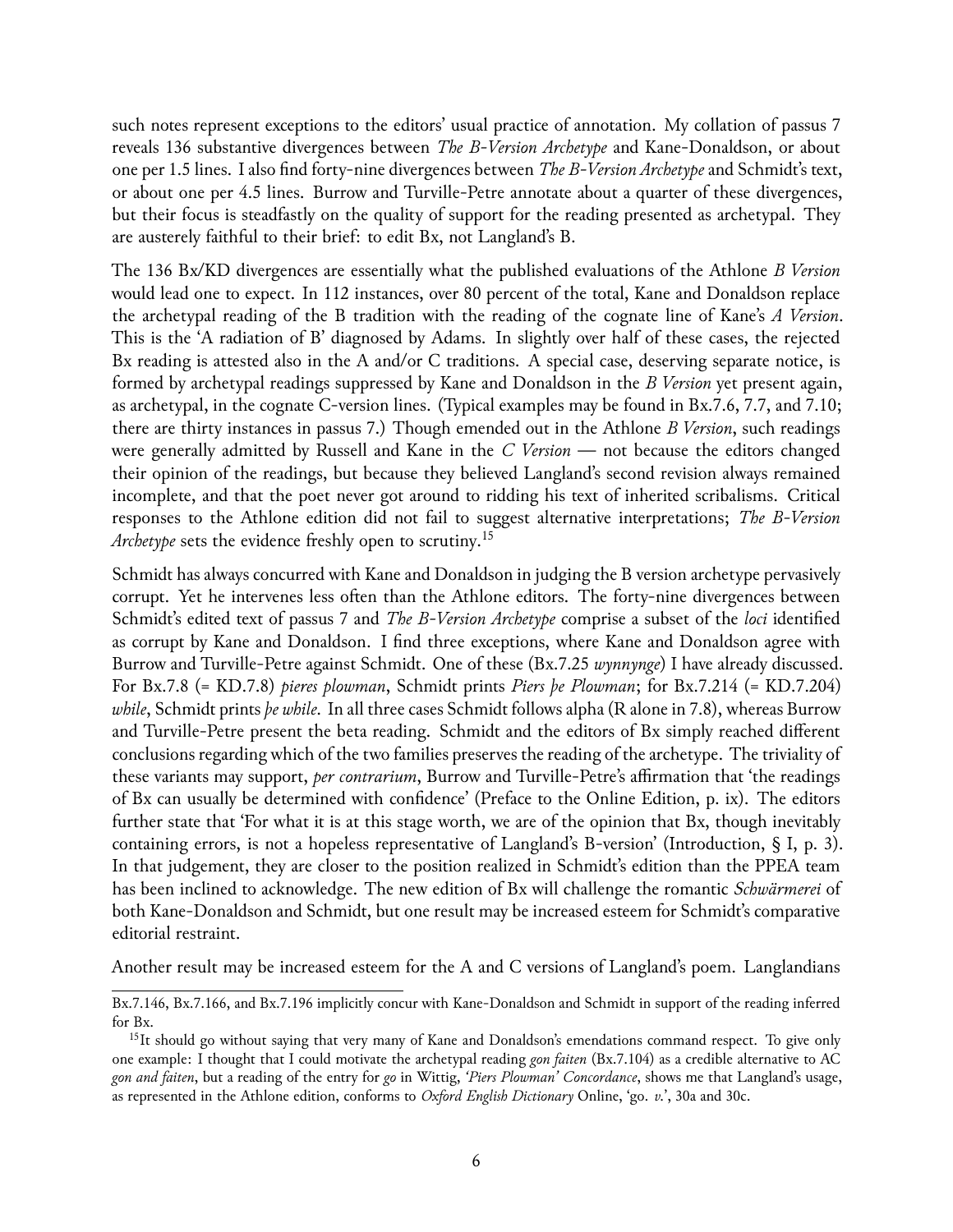have long viewed the B version as the poet's greatest accomplishment — the polished jewel among the authorial versions of *Piers Plowman*, and the only version released to scribes in a finished state. The C version is characterized by incomplete revision and by its tendency towards flatter, more doctrinaire exposition. Yet the young poet may already have developed certain qualities characteristic of his older self: disinclination to put his work in a finished state; indifference to minor variation of his language; even an ability to discard a fine image. The postulate of B's artistic superiority figured in the Athlone edition as both an enabling editorial premise and an authoritative conclusion influencing subsequent critical work. *The B-Version Archetype* will encourage readers to rethink. Consider, again, the birds of the air and the provision of their nutriment. After 'The foweles in þe [firmament] · who fynt hem at wynter?' (KD.7.133, my punctuation; cf. Bx.7.142, quoted above), Kane and Donaldson import one line from the A version: 'Whan þe frost freseþ · fode hem bihoueþ' (cf. K.8.116). The editors attribute omission of this line from the B tradition to mechanical error at a pre-archetypal stage, 'caused by preoccupation with the answer to the question in 133, or by *fynt hem (mete)* 133, 135'.[16](#page-7-0) That explanation is plausible, but the line is not necessary to the grammatical or expository sense of the poem, and Langland might have cancelled it in revision, as Schmidt implies. If omission of this fine image is credited to the poet, his action would find parallels elsewhere, both in the A>B revision (for example, in excision of K.8.43–44) and, more extensively, in the B>C revision.<sup>[17](#page-7-1)</sup>

Finally, there is the matter of author's variants, or 'rolling revision'. In narrowly defined circumstances, the editors of Bx have judged that more than one reading in the B tradition may have authorial status — that is, that some variants may represent not scribal error, but intraversional authorial revision. The editors permit this judgement to affect only very few readings, though they acknowledge the existence of larger theoretical ramifications (Introduction, § II.2, pp. 6–10). Passus 7 again supplies an example. At Bx.7.208–10 and its AC cognates, the authorial voice warns that membership in lay confraternities will be worthless at judgement day, unless supported by good works. At issue is the number of fraternal orders in which a charity-shy Christian might seek to enrol her- or himself as a lay member. Manuscripts of the A version, joined in the B tradition by F and the beta family, give four orders of friars, the usual count. R and manuscripts of the C version apparently add the crutched friars, for they count five orders. Burrow and Turville-Petre print both the beta reading *foure* and R's *fyue*, judging that R's count '[p]robably […] represents a revision' (Bx.7.208n). At about thirty other points where all three versions are present, Ax and beta give one credible reading while another, equally credible reading is given in alpha and Cx. The textual situation at Bx.7.208 is complicated only by F's agreement with beta, an agreement that the editors attribute to misguided 'correction' by a scribe — F or the scribe of his exemplar — who failed to perceive that the crutched friars should be included in the count of fraternal orders. Informed by Ralph Hanna's analysis of alpha/beta divergences,<sup>[18](#page-7-2)</sup> Burrow and Turville-Petre describe these split readings as — at least potentially — evidence of rolling revision. The alpha copies would descend from a B-version copy that was already on its way towards becoming the C version, having received a layer of authorial revisions unavailable to the common ancestor of the beta family. In countenancing the possibility of rolling revision, Burrow and Turville-Petre come into conflict with a basic condition of their undertaking: an archetypal edition is appropriate only if the

<span id="page-7-0"></span><sup>16</sup>*Piers Plowman*, ed. by Kane and Donaldson, p. 85. And compare *Piers Plowman*, ed. by Kane, p. 125: 'The common elements in such omissions […] are that each amounts to a jump over a syntactical unit which appears to delay or interrupt the flow of sense, and that the text, after the omission, still reads plausibly'.

<span id="page-7-1"></span><sup>17</sup>Derek Pearsall supplies a fine list: *Piers Plowman*, ed. by Pearsall, p. 3 n. 9.

<span id="page-7-2"></span><sup>18</sup>Hanna, *Pursuing History*, pp. 215–29.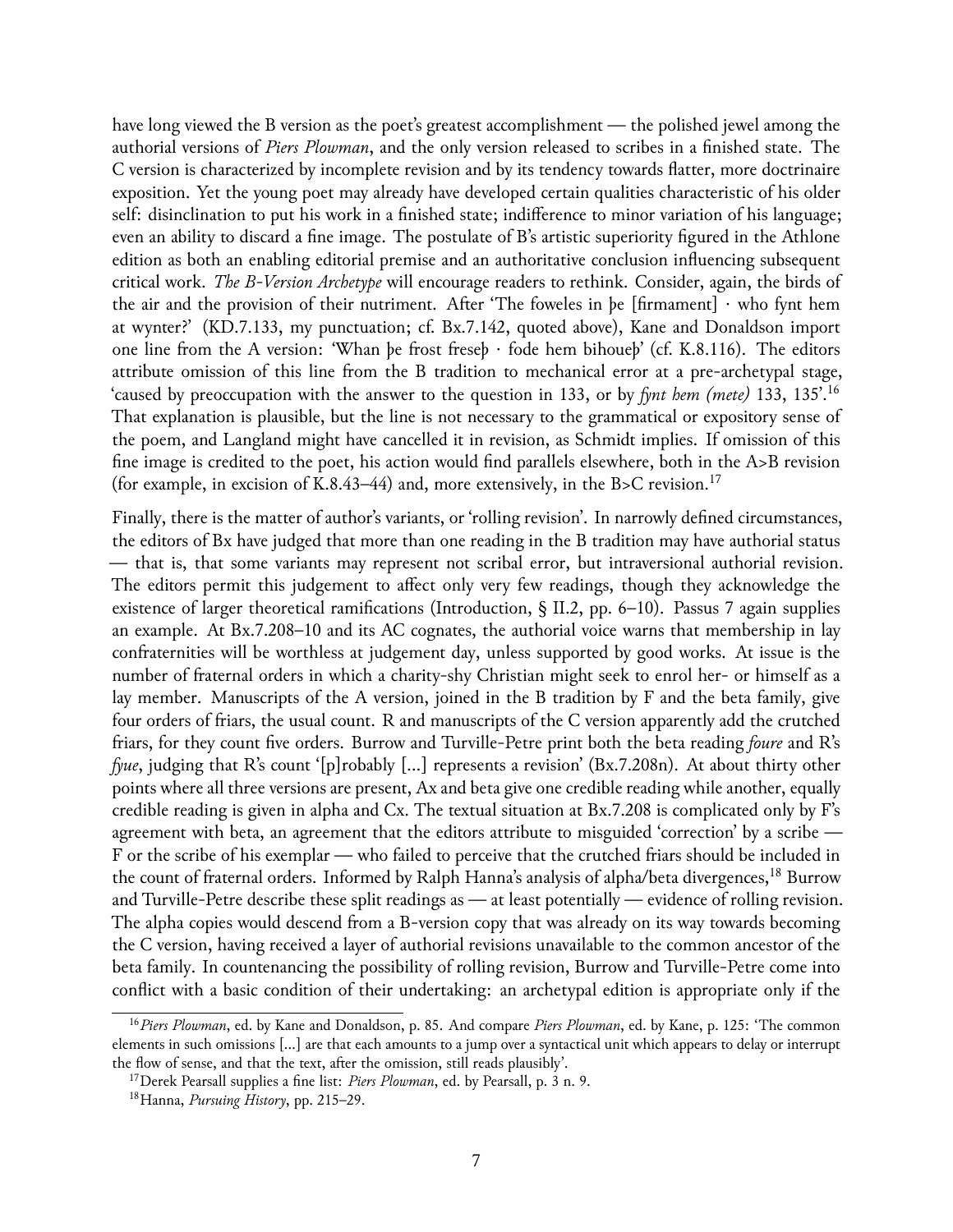copies on which it is based descend from a single common archetype (not two uncertainly differentiated archetypes).

The more consequential objection is that Burrow and Turville-Petre's mode of presentation mischaracterizes the scale and quality of possible intraversional revision. Minor variants of the *foure*/*fyue* type are intruded into the reading text. Yet Hanna's analysis, confirmed by Burrow and Turville-Petre's collations, lends little support to a theory that divergences between alpha and beta derive from authorial tinkering with the details of wording. With few exceptions, variants between alpha and beta have the appearance of scribal error: they are undifferentiated in character from the patterns of scribal variation evident everywhere else in the manuscript tradition. The debate over alpha/beta divergences has centred not on minor variants, but on passages absent from one or the other of the two families. Since Burrow and Turville-Petre acknowledge the possibility of rolling revision, I would have preferred that they not limit notice of this possibility to minor variants: the grey highlighting that designates minor variants possibly authorial in origin should probably be extended to those passages in passūs 11–15 that are uniquely attested in the alpha copies and possibly originate in a stage of composition intermediate between B and C. Such treatment would remove the objection raised at the end of the previous paragraph (i.e., that the edition conflates two versions), for the text presented would then correspond to the document  $\mathrm{O}^2_{\mathrm{rf}}$  in Hanna's scheme: a scribal fair copy commissioned by Langland for publication of his poem and which, subsequent to service as the exemplar for the beta hyparchetype, received a layer of additions distinctive of copies R and  $F<sup>19</sup>$  $F<sup>19</sup>$  $F<sup>19</sup>$  This, of course, is an area where experts disagree. The editors of Bx explain the pattern of complementary omissions in alpha and beta as the result of eyeskip from paraph to paraph. Yet the argument is reversible: though the verse paragraph is a plausible unit of scribal omission, it is also a plausible unit of authorial composition. One might imagine, with Hanna, that some alpha-only segments originated as newly composed verse paragraphs.

In an early study, Donaldson wondered whether the three authorial versions of *Piers Plowman* were 'not merely historical accidents, haphazard milestones in the history of a poem that was begun but never finished, photographs that caught a static image of a living organism at a given but not necessarily significant moment of time'.<sup>[20](#page-8-1)</sup> The Athlone edition argued forcefully for the contrary position: that the B version of *Piers Plowman*, if properly restored, is a poem shaped at every level by a finalized authorial intention. Yet Donaldson's initial view was resurrected in responses to the Athlone *B Version* and receives new support from *The B-Version Archetype*. Genetic editing, a field of textual scholarship that concerns itself principally with authorial revision, may help us to restate the key problems. I return to this possibility in the conclusion.

### **3 Presentation and Textual Apparatus**

Like the Athlone edition, *The B-Version Archetype* is unapologetically a text for scholars. It is, however, considerably more approachable. The PPEA team have always aspired to transparency and the edition of Bx succeeds admirably in this respect. The introduction is a magisterial distillation of complexity: it provides a clear and succinct treatment of the text and its presentation, with instructive illustrations and good bibliography. Every user of this edition will be able to read its introduction in full. The digital edition lives online in the handsome redesigned PPEA website now hosted by North Carolina

<span id="page-8-0"></span><sup>19</sup>Hanna, *Pursuing History*, p. 224. See too Adams, 'R/F MSS'.

<span id="page-8-1"></span> $20$ Donaldson, 'MSS R and F', p. 211.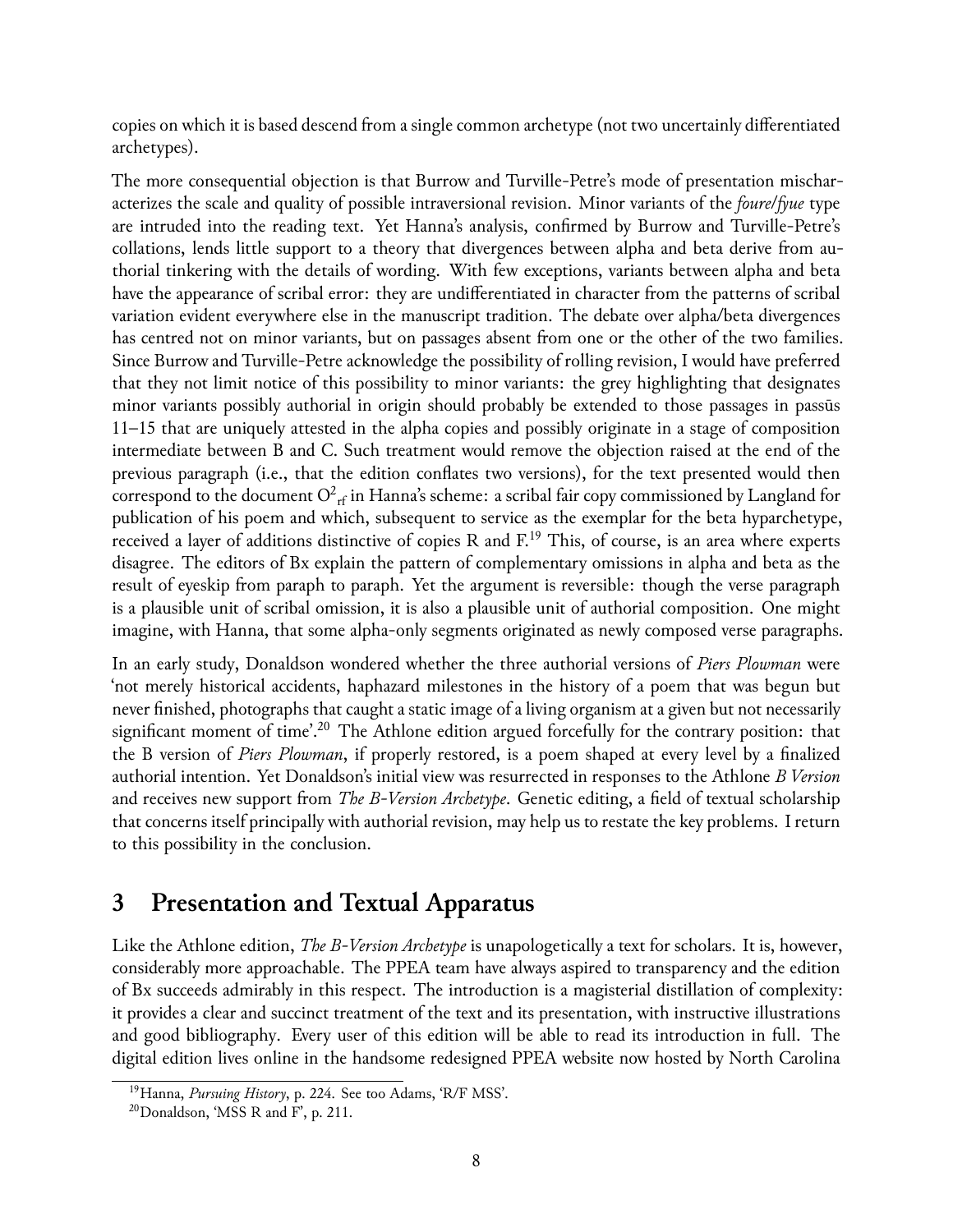State University. (There is no paywall.) The interface will be intuitive to most users.<sup>[21](#page-9-0)</sup> Notes click open within the same viewing field as the text; users of Peter Barney's line-number indexes to the Athlone editions will especially appreciate this feature. In the print edition notes are disposed at the base of the page, and thus even more accessible than online, where they must be clicked open and closed individually. The digital edition supplies continuous cross-references to line numbers in the Kane-Donaldson edition. The print edition supplies Kane-Donaldson line ranges at the foot of each page.

The stand-out feature of the digital edition is surely the textual apparatus. Though not as full as the Kane-Donaldson apparatus (where one finds variants from eight copies not displayed in the new edition of Bx), *The B-Version Archetype* nevertheless provides, in full and without lemmatization, the readings of the most important witnesses to this version of the poem. Clicking on any line number opens a 'collation window' displaying transcriptions of that line as it stands in L, M,  $\rm Cr^1$  (Robert Crowley's first 1550 print), W, Hm (San Marino, CA, Huntington Library, MS HM 128), C (Cambridge, University Library, MS Dd.1.17), G (Cambridge, University Library, MS Gg.4.31), O (Oxford, Oriel College, MS 79), R, and  $F^{22}$  $F^{22}$  $F^{22}$  The results of scribal rewriting are visible at a glance. PPEA's edition of Bx makes this data available for research as never before.

The advantages over a lemmatized apparatus are apparent. Lemmatization functions very well as a graphic technology for recording simple omissions, additions, and substitutions, but less well as a record of rewriting: the relevant variants are all there, but often split across several lemmata. PPEA's collation window has precedents in print editions: the German school of documentary editing likewise eschews lemmatization.<sup>[23](#page-9-2)</sup> Yet the analogy is inexact, and PPEA's apparatus — the work of Paul A. Broyles — delivers functionality unachievable in print. Clicking on a line from L, M, W, Hm, G, O, R, or F in the collation window opens, in a new tab, PPEA's edition of that manuscript (editions of Cr and C are not yet published). Annotations to these single-text editions are accessible inside the collation window, without leaving *The B-Version Archetype*. PPEA's collation window lacks the analytic functionality and writability of the collating tool that Peter Robinson has built for *Textual Communities*, a new web-based content management system for construction of digital editions. Yet PPEA's simpler, read-only collating module remains an inspired use of digital technology: for each line of the edited text, the collation window does nothing more or less than display the reading of the corresponding line in each of the most important witnesses to the text.

Problems arise in the digital presentation of evidence for rolling revision, and these problems may illustrate limitations inherent in the XML-TEI framework employed by PPEA. In the previous section I suggested that certain alpha-only passages may justifiably be accorded the same visual treatment that Burrow and Turville-Petre accord to certain alpha-beta lexical variants. This editorial suggestion encounters resistance from the editors' interpretation of their text, but also from the markup language that they and other PPEA editors employ. To mark Bx.13.458–76 as an alpha-only passage using TEI variant tags would entail running an apparatus element across multiple line elements, a move forbidden within XML syntax.<sup>[24](#page-9-3)</sup> The problem is general in scope: to record textual alterations that cross the

<span id="page-9-1"></span><span id="page-9-0"></span><sup>21</sup>Knowles and Stinson, '*Piers Plowman* Electronic Archive', pp. 232–33, supplies guidance.

 $22\text{G}$ , a sixteenth-century copy contaminated from the A version, is presented not for its value in establishing the text of Bx, but because Judith Jefferson's PPEA edition was complete at the time of publication of *The B-Version Archetype*.

<span id="page-9-2"></span><sup>23</sup>The preeminent English-language product is J. C. C. Mays's edition of Samuel Taylor Coleridge's poems. See *Poetical Works*, ed. by Mays, i.1, pp. cxx–cxxxv, and Eggert, *Securing the Past*, pp. 203–08.

<span id="page-9-3"></span><sup>&</sup>lt;sup>24</sup>The example is more complex than my description implies, for the alpha/beta variant at the head of 13.477 is organic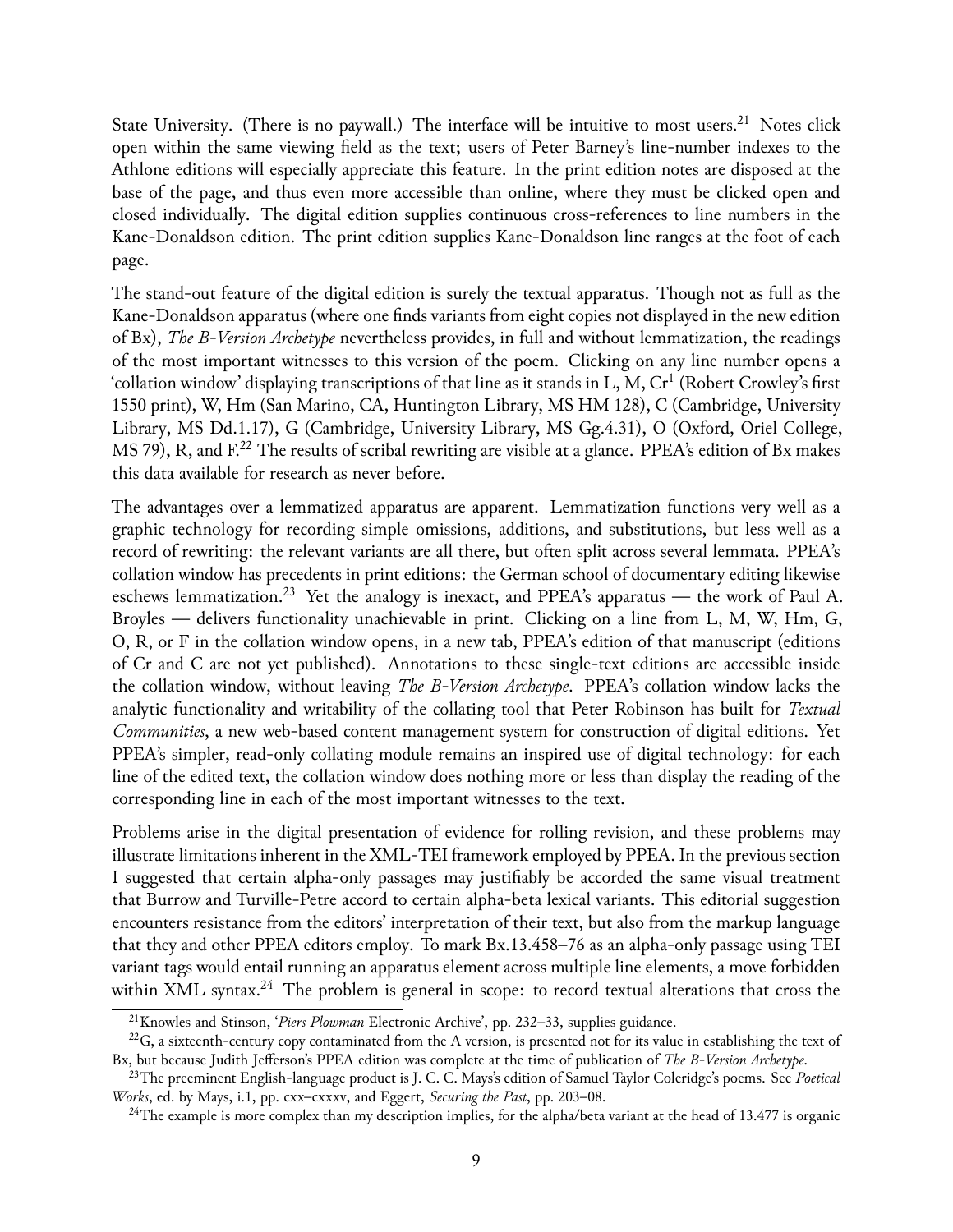line boundary, PPEA editors have recourse to multiple independent  $\langle$ app> tags, or to textual notes. This technical limitation derives from XML's basic concept of text as a unitary ordered hierarchy of elements: a poem is parcelled into divisions and divisions into lines; each line encloses its own parcel of text, and consecutive lines are juxtaposed within the XML file structure as so many uncommunicating monads. Variance, as a quality of text, is recordable for units of text up to but not beyond the line, for running a lemma across a line boundary would generate a forbidden multiplication and overlay of hierarchies. The problem is well known among digital textuists; Elena Pierazzo concludes that there is 'no real solution' within the XML-TEI framework.<sup>[25](#page-10-0)</sup> XML's strictly hierarchical document structure may become a significant impediment to digital presentation of the text of *Piers Plowman*, particularly when PPEA editors turn attention to the versional development of the poem.Conclusions

In the same article that called for an 'intermittently critical' edition of *Piers Plowman* B, Adams affirmed that 'one would be remiss to aim at merely reconstructing the archetype'.[26](#page-10-1) Burrow and Turville-Petre do not dispute this: they modestly offer their text as 'preparation for the final step' — that is, as preparation for a renewed effort to restore Langland's words at those points where Bx evidently failed to preserve them. It was always the intention of the PPEA team to challenge Kane and Donaldson on their own turf, and a new edition of *Piers Plowman* B remains a desideratum. Yet PPEA's hybrid documentary-critical editorial policy places that 'final step' many steps away: editors must first establish, in public form, the archetypal texts of A and C, as Burrow and Turville-Petre acknowledge when they caution that their 'references to Ax and Cx are inevitably provisional' (Introduction,  $\S$  V.3.2, p. 30). Editions of A and C manuscripts are in progress for PPEA, including several of the manuscripts that will be of special importance for establishing the archetypes of those versions. The relevant materials are being collected, but the road ahead is a long one, and Langlandians should not be put off by the avowedly provisional nature of the product now on offer. *The B-Version Archetype* is the best record of this text presently available; where it differs from the offerings of Kane-Donaldson and Schmidt, it serves as a valuable check on editorial judgement. All this is delivered with a level of transparency enabled by digital media, but realized by the dedication, care, and ingenuity of the PPEA team.

Criticisms and objections, registered briefly in my foregoing exposition, may now be collected and drawn out. The editors' respect for L and R leaves them vulnerable to coincident variation in these two copies, an important consideration even if the number of readings affected is unlikely to be large. Kane's criticisms of recension retain their cautionary value; if Burrow and Turville-Petre have produced as good a text of Bx as one may reasonably expect, they probably also overstate the confidence that one may place in such a construction. (Some of Adams's textual notes to R should have been carried over into the edition of Bx, since they flag doubts that go unremarked by Burrow and Turville-Petre.) As I have already suggested, the editors adopt an unsatisfactory compromise on the question of 'rolling revision'; relatedly, they should probably have ventured a more concrete, historical identification of the document whose readings they aim to reconstruct. This criticism may seem unfair, for Burrow and Turville-Petre already offer a conception of the archetype far more concrete than any previous edition, most notably in their attention to punctuation and paragraphing. Yet they revert to abstraction on the crucial question of authorial revision, precisely where an abstract/stemmatic conception of 'the archetype' is least adequate. Hanna and Adams venture more concrete treatments; confrontation with

to the preceding omission/addition.

<span id="page-10-0"></span><sup>25</sup>Pierazzo, *Digital Scholarly Editing*, p. 120.

<span id="page-10-1"></span><sup>26</sup>Adams, 'Editing *Piers Plowman* B', p. 63.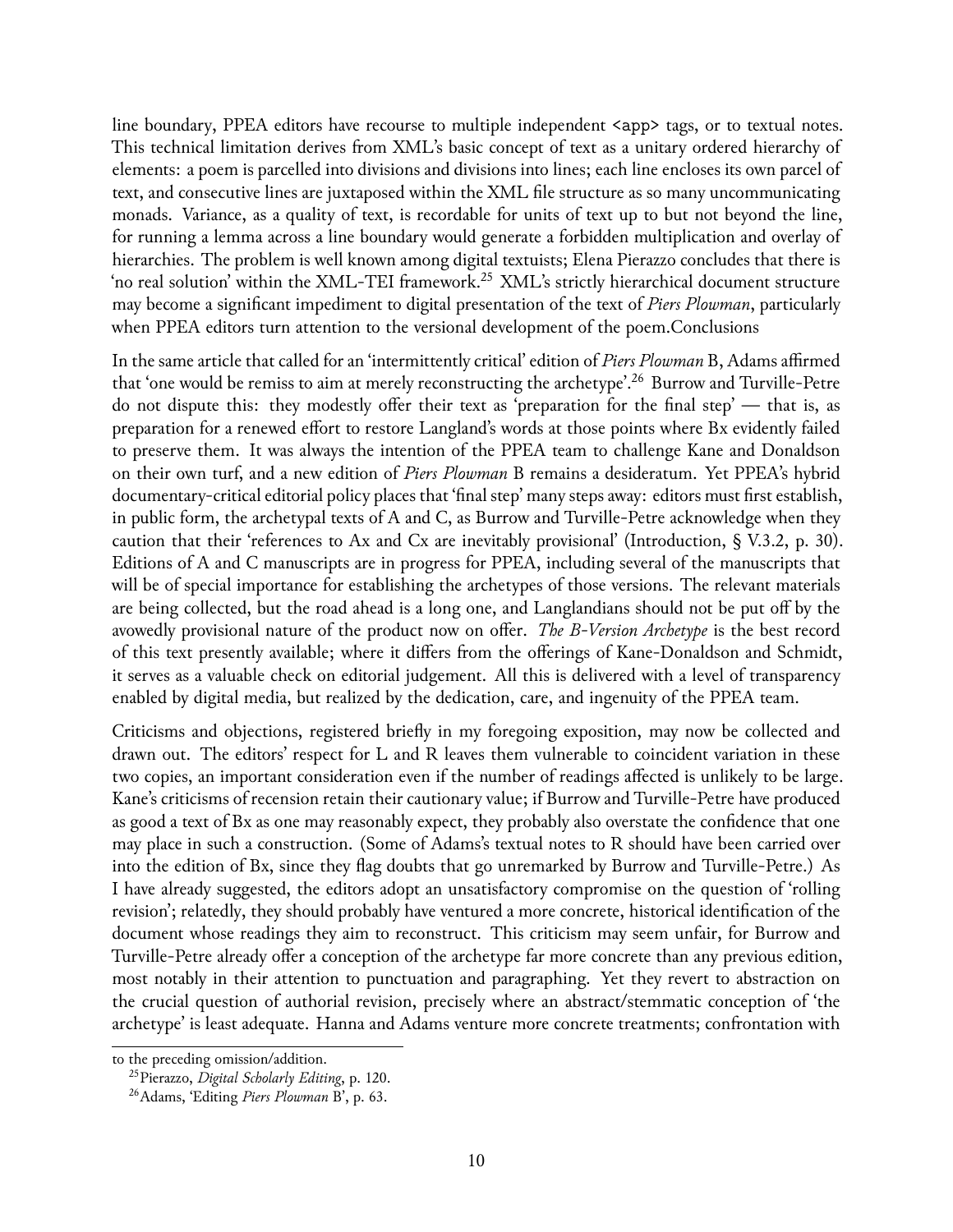this issue will be a central responsibility for any future editor of *Piers Plowman* B and may be expected to reduce the authority of Bx as a record to Langland's poem (this does not imply a return to the Kane-Donaldson position). A few other criticisms may be stated briefly. The links to the *Middle English Dictionary* promise more than they can deliver. Bx.7.74n mischaracterizes Thomas Cable's views on Middle English spellings. Similarly, I would not characterize the inflectional syllable added to plural *went* in Bx.10.115 as an emendation: regardless of scribal spelling, an inflectional syllable always exists as an option for plurals of Middle English verbs (athematic present tense forms and phonologically advanced registers of Northern dialects excepted); to read Middle English poetry with attention to its metre entails continuous activation of and selection between the array of prosodic shapes available in the language. As a service to readers, an editor may print the relevant metrical form, as Burrow and Turville-Petre do in Bx.10.115, but this is spelling correction or metrical pointing, not emendation.

Publication of Bx concludes one great cycle of PPEA's work. What follows? In early programmatic writings, Hoyt Duggan distinguished between two basic presentations of text: one documentaryarchival, the other editorial-reconstructive, exemplified at their extreme poles by facsimile reproductions of single manuscript witnesses and by the Athlone *Piers Plowman*, respectively.<sup>[27](#page-11-0)</sup> Duggan's insight was that electronic media released editors from an obligation to choose between the two poles of text-presentation: hyperlinks and style sheets would permit digital editions to honour both the archival documents and the literary works imperfectly transmitted in them. For the first three decades of its existence, PPEA managed a difficult balance between these documentary-archival and editorialreconstructive missions: Duggan's team directed their documentary labours towards those B-version copies necessary for the editorial reconstruction of the B-version archetype. The balance is now likely to shift towards the documentary-archival pole. Comprehensiveness may supplant editorial reconstruction as the Archive's principal organizing objective. This shift is probably inevitable, but one hopes that the editorial impulse will not be lost. Ax and Cx await attention. I see two other areas for editorial work:

- 1. **Create a 'variorum' stylesheet for the digital edition of Bx**. The term 'variorum' is inexact, but I am uncertain what else to call the feature I have in mind: a document view that registers, perhaps through coloured highlighting, the points at which Kane-Donaldson and/or Schmidt depart from the archetypal text reconstructed by Burrow and Turville-Petre. The stylesheet would not need to report the actual readings adopted by Kane-Donaldson and Schmidt: users of *The B-Version Archetype* will have those editions on hand. One would like, however, to be alerted to differences. Production of a feature of this description would be drudgery, but it would facilitate use of the three editions in conjunction with one another.
- 2. **Prototype a digital genetic edition**. It is not too early to consider how one might employ digital media to represent the versional development of Langland's poem. PPEA editors have been thinking in text-genetic terms from the beginning: the editorial team responsible for the first published volume aspired to distinguish four layers of inscription behind the text of B sigil  $F^{28}$  $F^{28}$  $F^{28}$ That proved impracticable, but representation of A>B>C development affords more material to work with. The problem is positioned unsteadily between the domains of textual criticism and

<span id="page-11-0"></span><sup>27</sup>Duggan, 'Electronic *Piers Plowman* B', pp. 57–59. Eggert, 'Archival Impulse', elaborates a general theoretical statement.

<span id="page-11-1"></span><sup>28</sup>See the unnumbered section 'Presentation of Text: Levels of Inscription' in the introduction to *Piers Plowman Electronic Archive: F*, ed. by Adams and others.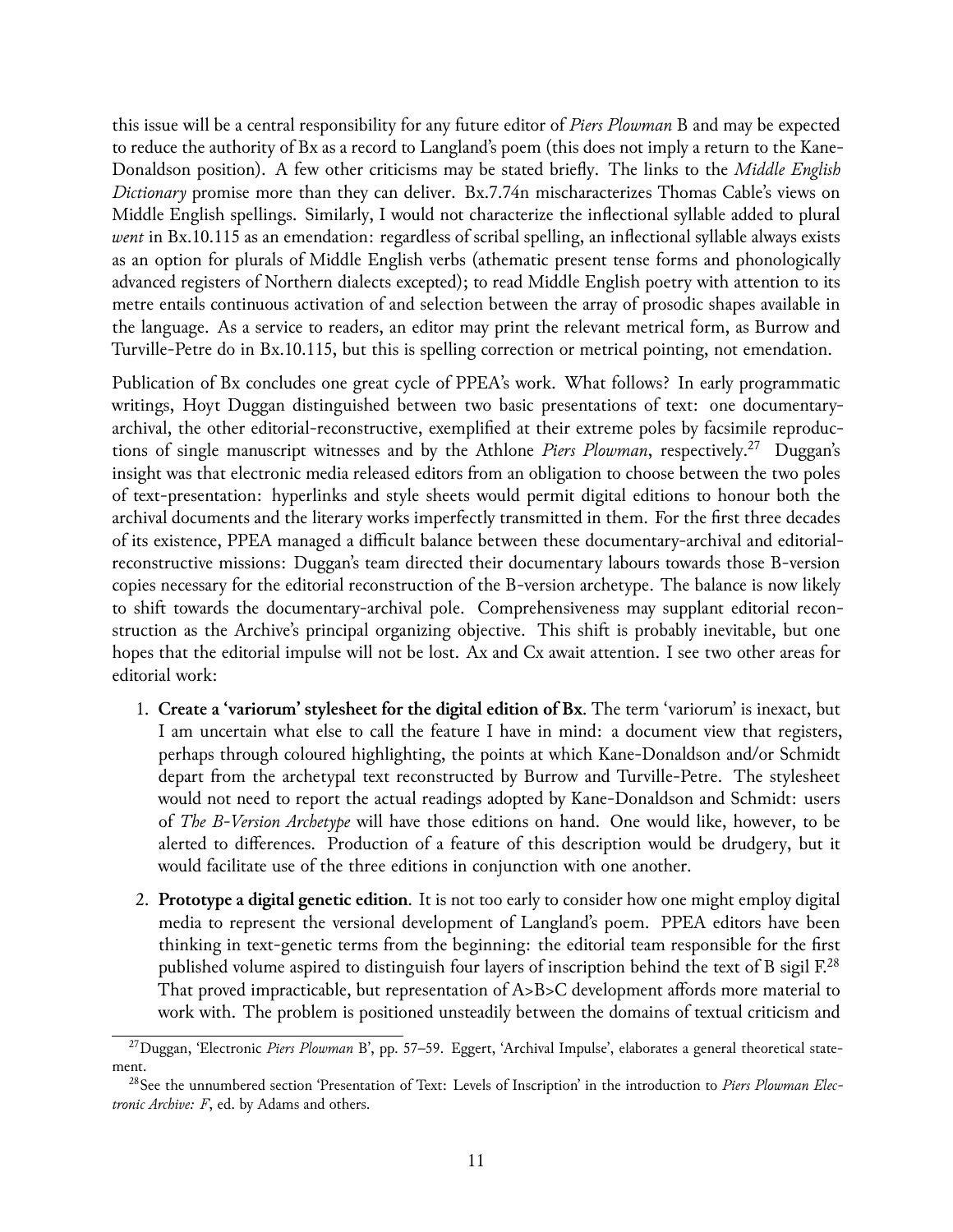genetic editing. In the absence of holographs, each of the versions must be an editorial construct. Yet the versions are constructed on the understanding that they embody three successive states in the creative activity of a single authorial agent. That creative development may be represented by printing the successive versions in parallel, as Skeat did in 1886 and Schmidt in 1995. Yet parallel-text format has drawbacks that extend beyond the basic fact that versions remain isolated within separate corners of a reader's visual field. (Hans Walter Gabler's synoptic and critical edition of *Ulysses* illustrates one alternative to the visual segregation of versions; digital media provide others.) From a text-genetic standpoint, the main problem with the existing editions of *Piers Plowman* (whether parallel-text or not) is that they do not present readers with the full set of versions necessary to appreciate the genesis of those versions which they do present. Kane and his co-editors documented the ways that scribal error could sometimes stimulate the poet to revise. By removing those errors which the poet himself encountered in his working papers, editors have suppressed the conditions in which the C version came into being. The readings of the C reviser's B manuscript are matters of conjecture, but a digital genetic edition might begin by prototyping passages where there is reason for confidence; the displacement of KD.1.98–99 is one such. The endeavour would be inescapably hypothetical, operating in the domain of 'probable truth', where the task is to distinguish, as best one can, between stronger and weaker constructions of the evidence.<sup>[29](#page-12-0)</sup> The endeavour would also require some technical retooling, to identify and address limitations inherent in the XML-TEI framework. Someone with the requisite technical knowledge should make a review of recent digital editing projects that have supplemented or otherwise stepped away from XML-TEI, to consider what these technical innovations may afford to study of our poem.

In closing I return once more to the editorial matrix from which PPEA derived its initial stimulus and orientation. PPEA's focus on the B version has been justified by the peculiar editorial treatment of that version of the poem in the Athlone edition. Editions of Ax and Cx will illuminate in ways probably not foreseeable, but may have lesser consequence for our collective enterprise than the edition of Bx now published. Readers will want to use the online and print editions in tandem: the online edition for its collation window and cross-references to Kane-Donaldson line numbers; the print edition for improved access to textual notes.<sup>[30](#page-12-1)</sup>

<span id="page-12-0"></span><sup>29</sup>Recent studies by Sarah Wood show what is required in discrimination between authorial and scribal versions of *Piers Plowman* and unpack crucial implications for study of the versional development of this poem: see 'Nonauthorial *Piers*', pp. 482–92, 'Langlandian Loose Leaves', and 'Monologic Langland'. Gabler, 'Genetic Texts', articulates a general approach towards multi-version works of literature, for which one 'must seek to enter into the essential dialogicity of the authorial writing in process' (p. 70). I draw the phrase 'probable truth' from Gillespie and Hudson, eds, *Probable Truth*.

<span id="page-12-1"></span><sup>30</sup>I thank *YLS*'s readers, especially Steve Barney, for comments that improved this essay, Sarah Wood for correspondence on the text of *Piers Plowman*, and Paul Broyles, Paul Eggert, James Eric Ensley, and Peter Robinson for discussion of digital editing. They bear no responsibility for my failures.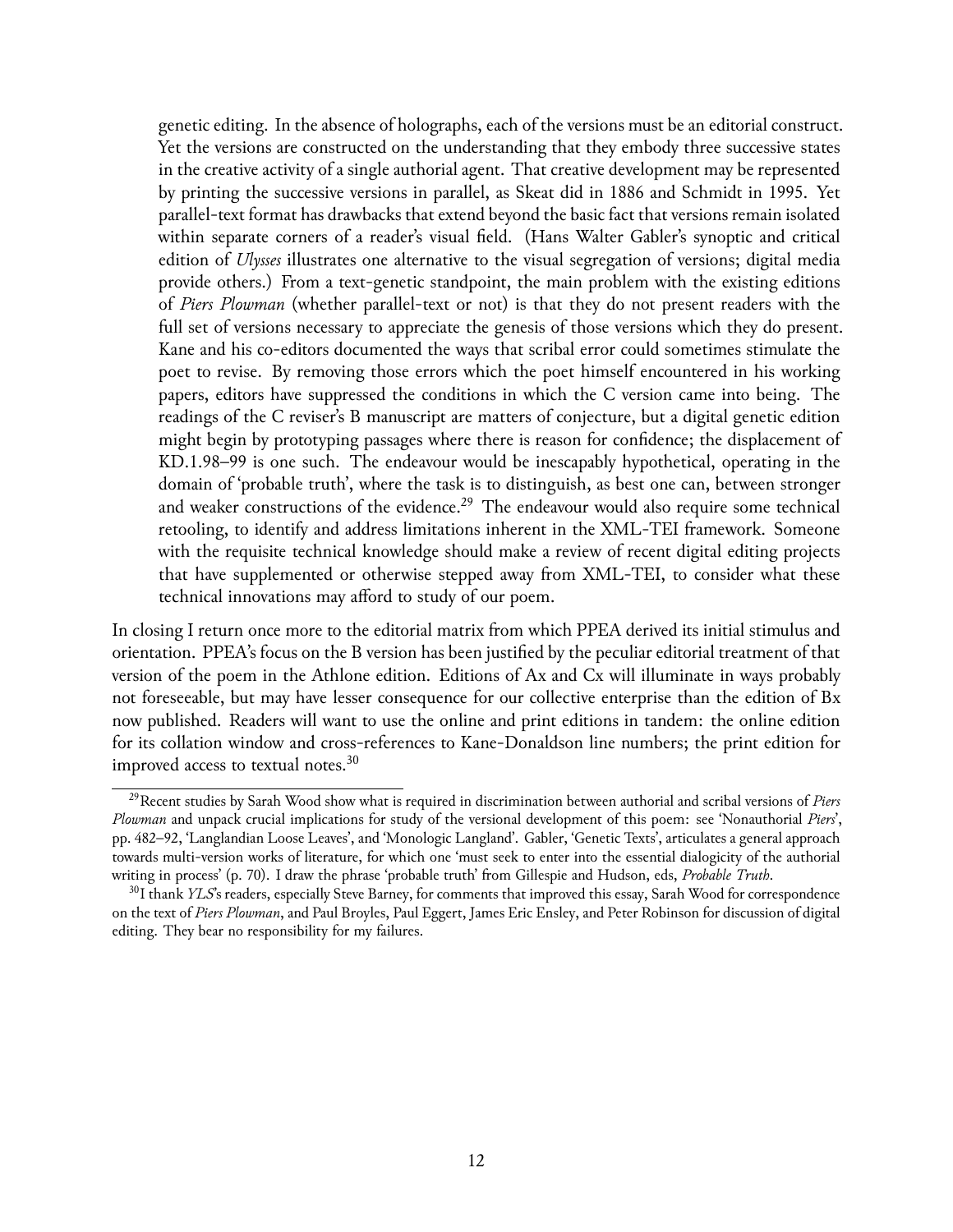# **4 Appendix. The Metrical Grammar of** *þanne* **in** *Piers Plowman* **B: A Demonstration Study Using PPEA's Edition of** *The B-Version Archetype*[31](#page-13-0)

'Þanne come þere a kyng…' (Bx.Prol.112); 'Þanne loked vp a lunatik…' (Bx.Prol.123), 'Thanne greued hym a Goliardeys…' (Bx.Prol.139). As the operator of pure temporal succession, the little adverb *þanne* contributes mightily to the episodic form of *Piers Plowman*. *Þanne* heralds the apparition of one thing after another, and of one new beginning after another: 'And þanne come pees in-to parlement · and put forth a bille' (Bx.4.49). In D. Vance Smith's memorable phrase, *Piers Plowman* is 'the book of the incipit'; *þanne* is the zero degree of inception, introducing anything from a speech act up to the visionary act itself: 'And þanne saw I moche more · þan I bifore tolde' (Bx.5.9). The visions of the biblical prophets are likewise strung together on the thinnest syncategorematic thread: *et…et…et vidi*. One might construe *And þanne* as the English translation of the paratactic biblical style of prophetic vision: 'Þanne hent hope an horne · of deus tu conuersus viuificabis [nos]' (Bx.5.525).

In each of the instances quoted thus far, *þanne* stands at the beginning of the line, where it opens a clause, either alone or preceded by *and*. This is how one usually finds the word in *Piers Plowman*. In this position *þanne* is prosodically weak: in the a-verse 'And þanne saw I moche more', the first stressable word is the verb *saw*; the words *And þanne* form an initial dip. The only difference in Bx.13.37, 'Conscience called after mete · and þanne cam scripture', is that the clause-opening, prosodically weak element *(and) þanne* occurs at the head of the b-verse.

Yet *þanne* is more versatile, its prosody more various than these examples show. The word may occur at the end of the line, as in Bx.8.68, 'Þe merueillousest meteles · mette me þanne'. When placed in terminal position, function words typically supply a lift. The word *þanne* suits this purpose well, for it is etymologically disyllabic. A disyllabic by-form, with weak final -*e*, evidently remained available to fourteenth-century poets, yielding an ordinary line-ending contour: 68b scans SxxSx.<sup>[32](#page-13-1)</sup> The metrically finicky editor who was responsible for B sigil F sometimes replaced line-final *þanne* with a word that receives categorical stress. An example is F's version of 8.68, which reads: '& þe mervylokest metelis | mette y þat stownde' (F.6.64). Elsewhere, however, the F redactor composed new lines with *þanne* in final position, so his objection to this construction could not have been strong. The construction itself is metrically unexceptional: *þanne* appears at line-end somewhat more frequently in the Cotton Nero A.x poems than in *Piers Plowman*.

*Panne* may also appear as the last word in the a-verse. Two examples:

 $\mathbb T$  Wronge was afered þanne  $\cdot$  and wisdome he souzte (Bx.4.65)

Fortune gan flateren thenne · þo fewe þat were alyue (Bx.20.110)

In Bx.4.65a, *þanne* stands at the end of both clause and hemistich, just as it does in Bx.8.68b, 'mette me þanne'. In Bx.20.110, the clause boundary occurs within the b-verse (after *þo fewe*), but adverbial *þanne*

<span id="page-13-0"></span><sup>31</sup>This appendix originated as 'The Electronic Archive and the Meter of *Piers Plowman* B', a paper presented at the Sixth International Conference on *Piers Plowman*, Seattle, 23–26 July 2015. I thank the organizers for that opportunity.

<span id="page-13-1"></span> $32$ Judgements about the metrical form of Middle English poetry necessarily involve judgements about the value of historically and grammatically justified weak final -*e*. The definitive studies of this syllable in fourteenth-century alliterative poems are Yakovlev, 'On Final -*e*', and Putter, Jefferson, and Stokes, *Studies in the Metre*, chaps. 1 and 2.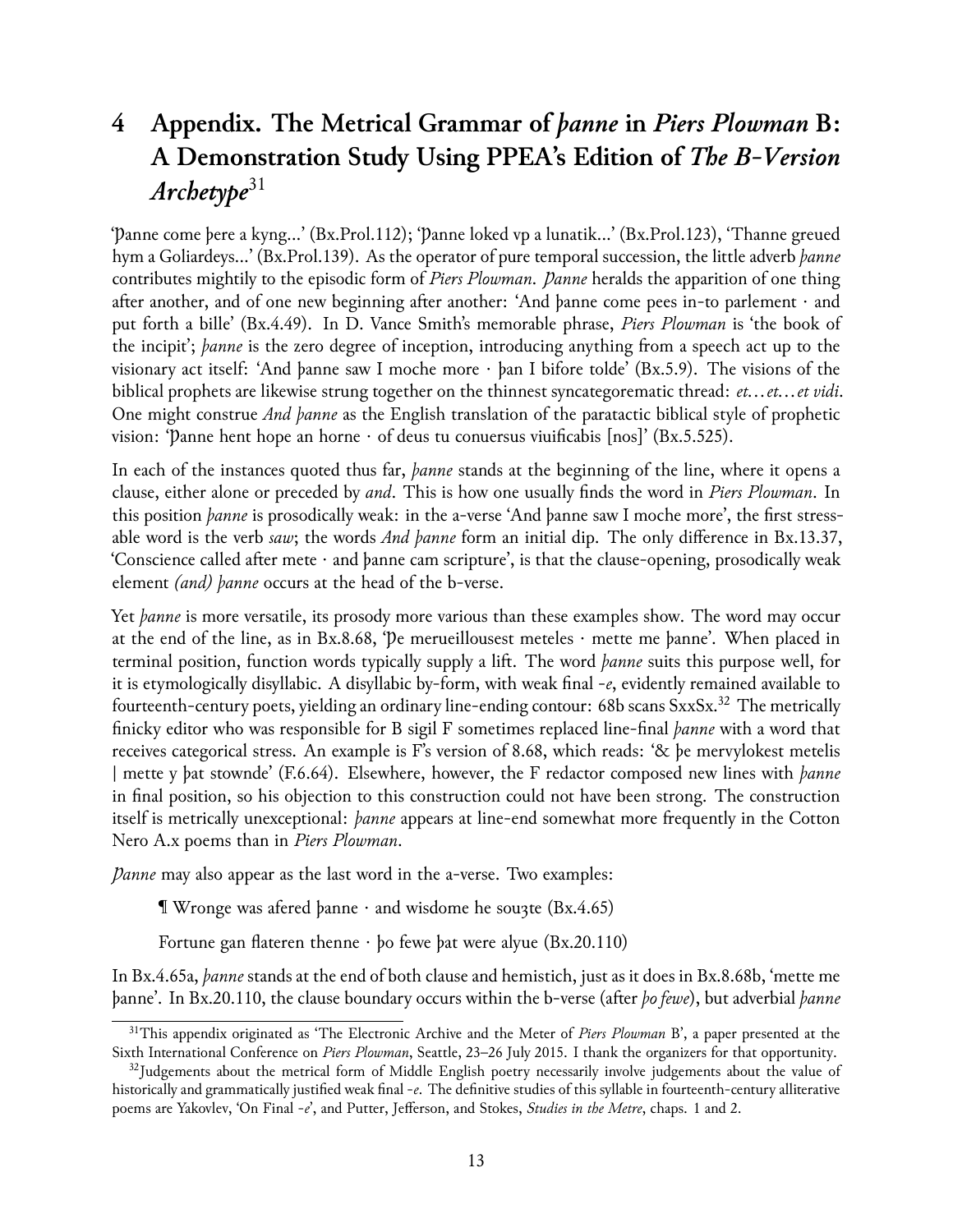groups with the verb in the a-verse. From the standpoint of phrasal grouping, the scribal punctuation in these lines makes sense: the adverb is assigned to the same hemistich as the verb it modifies.

Function words probably support a lift whenever they appear at the end of the a-verse, just as they do at the end of the long line; I would accordingly interpret 4.65a and 20.110a as having three lifts each, though alternative scansions are possible and would be preferred by other metrists.<sup>[33](#page-14-0)</sup> In support of a scansion that assigns a lift to *þanne* in these two lines and others like them, one may note that Bx has many a-verses with three categorically stressed words, but none like \**Wronge and Wit were afered þanne*, with three categorically stressed words and terminal *þanne*. Pre-caesural *þanne* never turns a three-lift verse into a four-lift verse. Langland did write a-verses with four-lift constructions, but he evidently avoided four-lift constructions in which the final lift is supplied by a word without categorical stress.

That metrical aversion is evident as well in the F redactor's rewrite of 4.65a, which reads 'Þanne wex wrong a-ferd' (F.4.409a). The redactor has clarified the alliterative pattern by replacing the function word *was* with the content word *wex*; the revised line has three words with categorical stress and would have instanced the excluded pattern (that is, three categorically stressed words plus a terminal function word) had the F redactor not advanced *þanne* to the head of the line, where it is prosodically weak. F's several adjustments function in concert, as a coherent and successful recasting of the received text.<sup>[34](#page-14-1)</sup>

There are other complications. Phrasal grouping assigns *þanne* to the a-verse in Bx.6.167, much as it does at 4.65 and 20.110:

Curteisly þe kny3te þanne · as his kynde wolde Warned wastoure

Here the construction *þanne* + verb is bisected by an adverbial clause. If *þanne* belongs at this point in the syntagmatic chain, it belongs at the end of the a-verse, which is where scribal punctuation uniformly places it (F substitutes *þo*). Suppose, however, that 6.167–68 lacked the intervening adverbial clause, like so: \**Curteisly þe knyȝte þanne carped to wastoure*. In that hypothetical construction, would *banne* belong in the a-verse, as it does in Bx.6.167, or in the b-verse with the verb? The caesural divide may appear to be in doubt.

The question is not hypothetical. The construction occurs ten times in Bx, clustered in the strongly narrative passages of passūs 2–6:

 $\P$  Falsenesse for fere þanne  $\cdot$  flei $\alpha$  to be freres (Bx.2.213)

¶ Mildeliche Mede þanne · mercyed hem alle (Bx.3.20)

[¶]Hendeliche heo þanne · bihight hem þe same (Bx.3.29)

¶ Curteisliche þe kynge þanne · comsed to telle (Bx.3.105)

 $\mathbb T$  Curteisliche þe kynge þanne  $\cdot$  come a $\chi$ ein resoun (Bx.4.46)

Wisdome and witte þanne [·] wenten togideres (Bx.4.78)

<span id="page-14-1"></span><span id="page-14-0"></span><sup>33</sup>Cornelius, *Reconstructing Alliterative Verse*, pp. 114–21.

<sup>34</sup>I collect additional illustrations of the F redactor's metrical preferences at Cornelius, *Reconstructing Alliterative Verse*, p. 187 n. 81.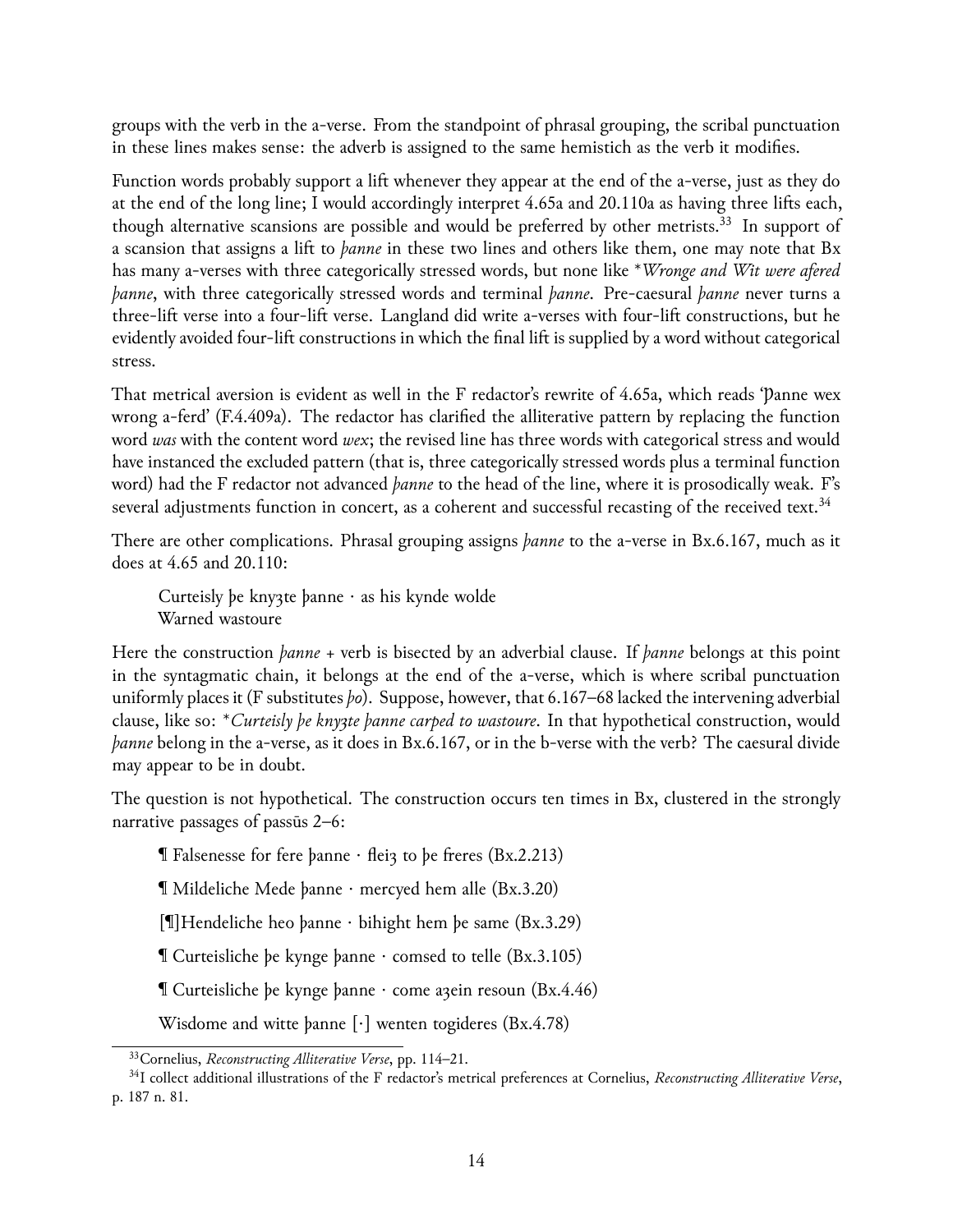**T** Pitously pees þanne  $\cdot$  prayed to be kynge (Bx.4.100)

¶ Awey fro þe auter þanne · turne I myn eyghen (Bx.5.111)

¶ Curteislich þe knyȝte þanne · comsed þise wordes (Bx.6.34)

[Drede of desperacioun · þanne dryueth awey grace] (Bx.17.319)

With few exceptions, scribes who transmit the archetypal line intact assign *þanne* to the end of the a-verse. In 4.78 L omits punctuation and M punctuates before *þanne*, but the punctuation supplied by Burrow and Turville-Petre is supported by other copies, including R. The punctuation of C dissents from the majority in several lines, including 4.78. Bx.17.319 is the outlier. It occurs late in the poem, in a pair of lines transmitted only by the alpha copies, R and F. Burrow and Turville-Petre print the line as it stands in F, rejecting R's variant word order, 'dryueth a-weye þanne grace'. This editorial treatment may appear suspect, given that R generally transmits its exemplar faithfully and F often does not. Yet F's word order is supported by Cx, while R's word order is explicable in context as an error induced by the position of *þanne* in the b-verse immediately following. The two copies agree in punctuating after *desperacioun*.

Bx.17.319 aside, the punctuation of the ten lines is as precise and consistent as one could wish. Where mid-line *þanne* belongs to a clause in progress, the Bx scribe assigned the word to the end of the averse. The location of the verb is immaterial. The Bx scribe assigned mid-line *þanne* to the beginning of the b-verse only when this word opens a new clause, as for example in the correlative construction at Bx.Prol.172, 'And ȝif him list for to laike · þenne loke we mowen'. If we accept the punctuation of Bx and accept also that function words probably support a lift when placed in terminal position, the following regularity emerges: with few exceptions, *þanne* occurs in Bx either in the first dip of the clause, or in stressed position at the end of a hemistich.[35](#page-15-0)

Though consistent with the traditional metre of alliterative verse, pre-caesural *þanne* is a complex, difficult realization of that metre. The construction was mostly avoided by the *Gawain*-poet.<sup>[36](#page-15-1)</sup> It seems also to have exceeded the tolerance of the F redactor. Of the ten lines listed above, F transmitted only two in the archetypal form: Bx.17.319 (for which F is the principal witness to the archetype) and Bx.5.111, where R and F (and thus their unique common ancestor alpha) punctuate before *þanne*, placing this word at the head of the b-verse. In every other line, F's exemplar assigned *þanne* to the end of the a-verse and F responded with revision. Readers are invited to open the 'collation window' in *The B-Version Archetype* and inspect F's handling of these lines for themselves.

Analysis could stop here, except for evidence, already cited, that F's intolerance extended to any construction that displaces *þanne* from the head of the line. Table 1 summarizes the F redactor's handling of all archetypal instances of *þanne* which may be presumed to have stood in his exemplar. For the distinction between categories (3) and (4) I follow the scribal punctuation in F's putative exemplar. Thus, Bx.5.111 is classed in category (4), on the strength of punctuation in R and F, even though

<span id="page-15-0"></span><sup>35</sup>I find seven exceptions, where *þanne* occurs in a dip not clause-initial: Bx.5.113a, Bx.5.631a, Bx.15.36b, Bx.15.407a, Bx.15.422a, Bx.17.153a, and Bx.17.320b.

<span id="page-15-1"></span><sup>36</sup>I find this construction at *Cleanness* 385, *Patience* 429, and *Gawain* 578 and 1218. Putter and Stokes perhaps misdivide the first two of these lines. Division before *then* in *Cleanness* 385 would, however, create an exceptionally heavy a-verse. For additional comment on Putter and Stokes' half-line divisions, see Cornelius, *Reconstructing Alliterative Verse*, p. 183 n. 17.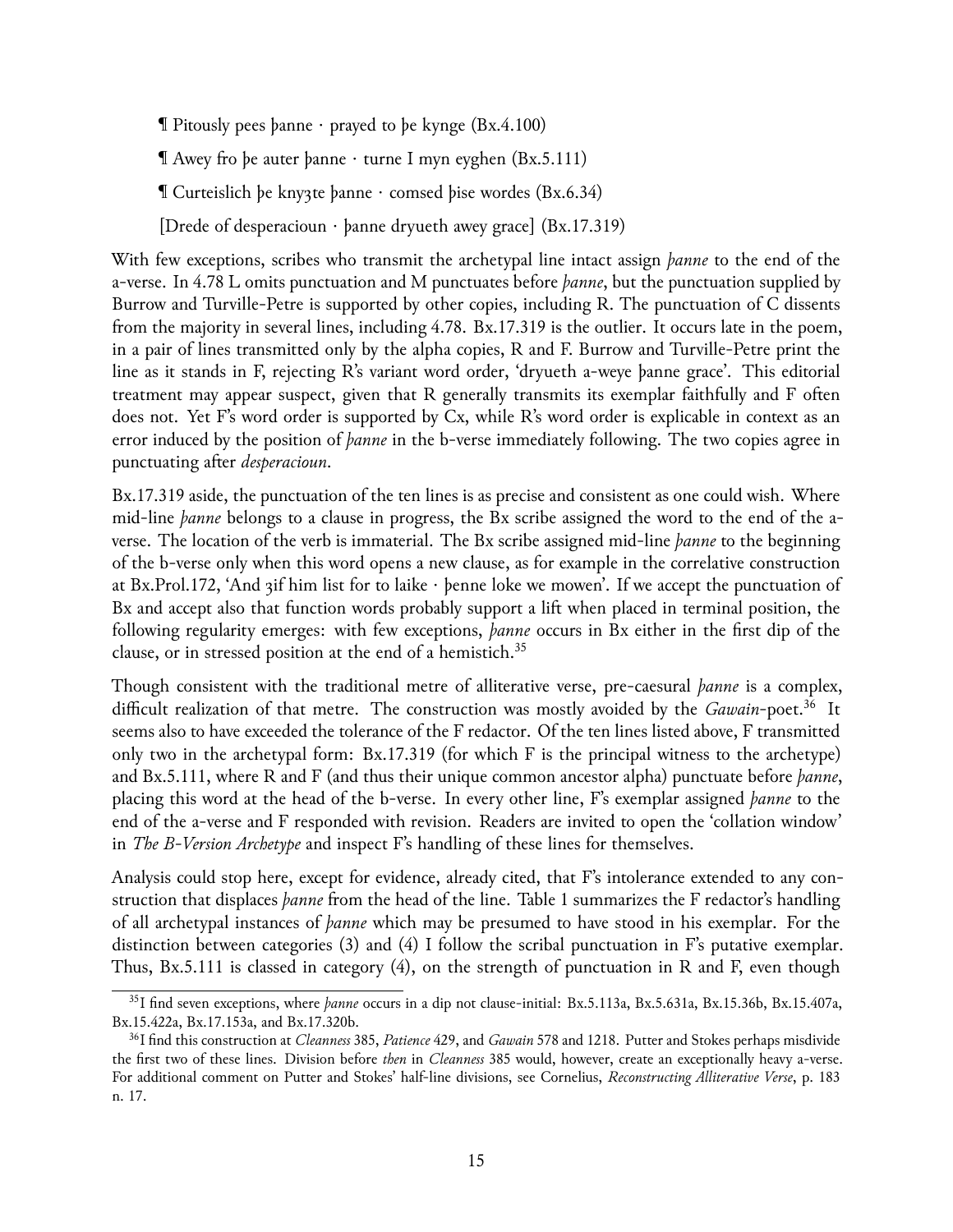*þanne* surely belongs in the a-verse. Deference to scribal punctuation is justified because the F redactor took his cues from scribal punctuation, as shown by his treatment of this line and Bx.17.319.

|                          | present in F's exemplar retained in F retention ratio |     |      |
|--------------------------|-------------------------------------------------------|-----|------|
| 1. opening of a-verse    | - 152                                                 | 123 | 0.80 |
| 2. within a-verse        | $\overline{5}$                                        |     |      |
| 3. end of a-verse        | 21                                                    |     | 0.24 |
| 4. opening of b-verse 21 |                                                       | 15  | 0.71 |
| 5. within b-verse        |                                                       |     |      |
| 6. end of b-verse        |                                                       |     | O 50 |

Table 1: The F scribe's handling of *þanne*, analysed by line position.

Table 1 shows that the F redactor usually retained *þanne* at the head of the line and retained *þanne* somewhat less often at the head of the b-verse. Line-final *þanne* was retained as often as not, while pre-caesural *þanne* was usually revised out. What Table 1 does not show is that the F scribe is comparatively more interventionist in the earlier passūs: all instances in category (3) are revised out prior to Bx.11.451; just one instance in category (4) is revised out after Bx.13.37. This shift in treatment corresponds approximately to a break between stints of writing, identified in the PPEA edition of F on the evidence of page layout, decoration, and spellings.<sup>[37](#page-16-0)</sup> Table 2 separates the data for the two copying stints.

> Table 2: The F scribe's handling of mid-line *þanne*, in segments before and after the evident break in copying at fol. 58<sup>v</sup>/59<sup>r</sup>. Numbers in parentheses report instances per thousand lines and thus normalize for the unequal length of the two segments.

|                       | Prol. to Bx.14.210 (=<br>$F.10.675$ ) present in F's<br>exemplar | $Bx.14.211$ (= F.10.676)<br>to end retained in F | present in F's<br>exemplar | retained in<br>F |
|-----------------------|------------------------------------------------------------------|--------------------------------------------------|----------------------------|------------------|
| close of<br>a-verse   | 17(3.6)                                                          | 2(0.4)                                           | 4(1.4)                     | 3(1.1)           |
| opening of<br>b-verse | 15(3.1)                                                          | 9(1.9)                                           | 6(2.2)                     | 6(2.2)           |

Interpretation is impeded by the small counts involved, the unequal length of the two segments, and the unequal distribution of the constructions of interest over these two stretches of Bx. The two constructions occur somewhat more frequently in the segment of Bx up to 14.210 than after that point, but the F scribe retained those few instances which occur in the later segment. An implication

<span id="page-16-0"></span><sup>&</sup>lt;sup>37</sup>The findings are reported in *Piers Plowman Electronic Archive: F*, ed. by Adams and others, Introduction, unnumbered section titled 'Collation'.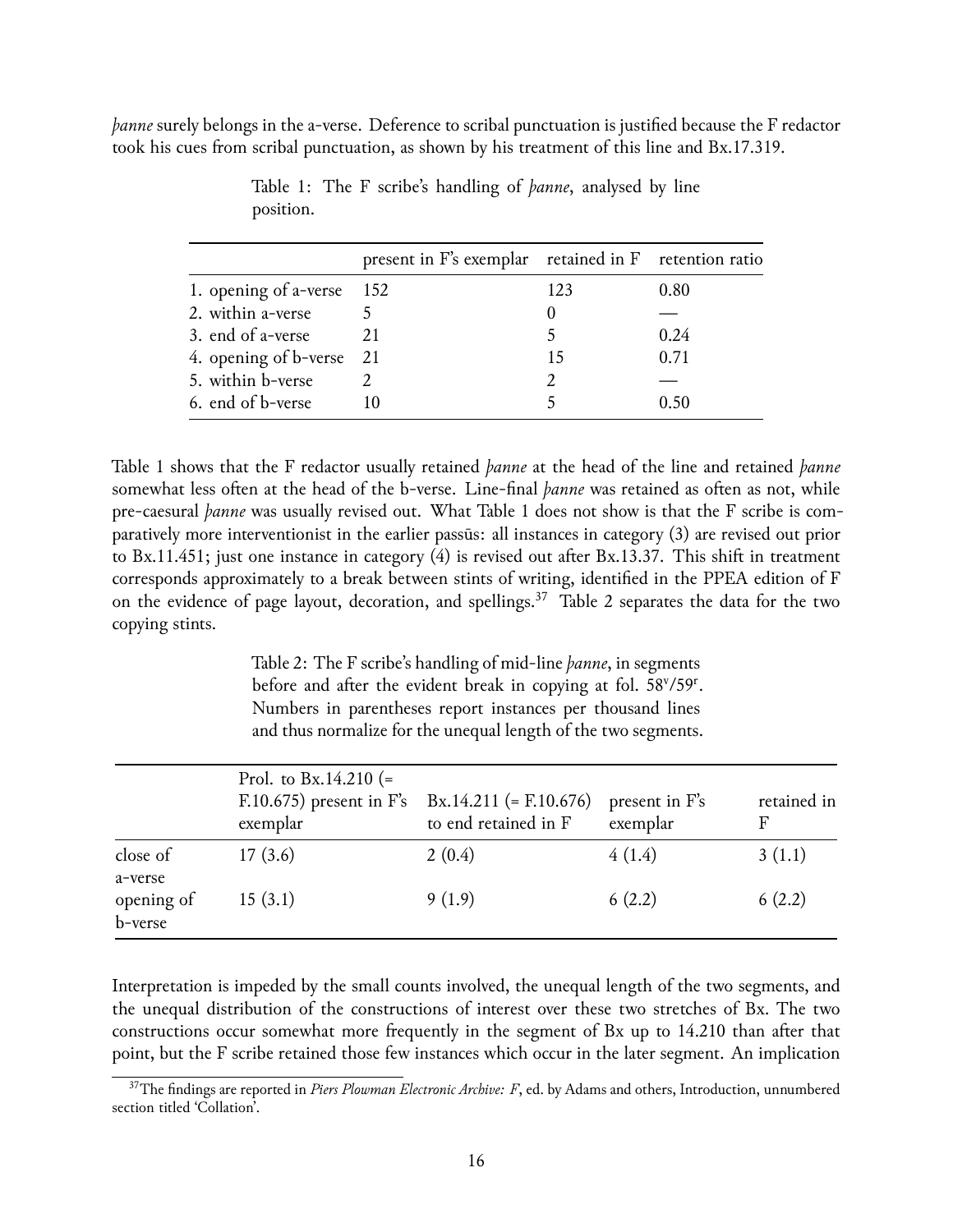is that F's treatment of Bx.2.213 and the nine other lines like it may respond less to the specific syntactic frame instanced by those lines than to their placement early in the poem, during the F scribe's first stint of copying. The limitations of sample size prevent any more confident statement.

## **5 Works Cited**

#### **5.1 Manuscripts and Archival Sources**

Crowley, Robert, *The Vision of Pierce Plowman* (London, 1550) (STC 19906) Cambridge, Trinity College, MS B.15.17 Cambridge, University Library, MS Dd.1.17 ———, MS Gg.4.31 London, British Library, MS Additional 35287 ———, MS Cotton Nero A.X ———, MS Lansdowne 398 Oxford, Bodleian Library, MS Bodley 851 ———, MS Laud misc. 581 ———, MS Rawlinson Poetry 38 Oxford, Corpus Christi College, MS 201 Oxford, Oriel College, MS 79

San Marino, CA, Huntington Library, MS HM 128

### **5.2 Primary Sources**

Coleridge, Samuel Taylor, *Poetical Works*, ed. by J. C. C. Mays, 3 vols (Princeton: Princeton University Press, 2001)

Langland, William, *Piers Plowman: The B Version*, ed. by George Kane and E. Talbot Donaldson, rev. edn (London: Athlone, 1988)

———, *Piers Plowman: The A Version*, ed. by George Kane, rev. edn (London: Athlone, 1988)

———, *Piers Plowman: The C Version*, ed. by George Russell and George Kane (London: Athlone, 1997)

———, *Piers Plowman: A New Annotated Edition of the C-Text*, ed. by Derek Pearsall (Exeter: University of Exeter Press, 2008)

———, *Piers Plowman: A Parallel-Text Edition of the A, B, C and Z Versions*, ed. by A. V. C. Schmidt, rev. edn, 2 vols (Kalamazoo: Medieval Institute, 2011)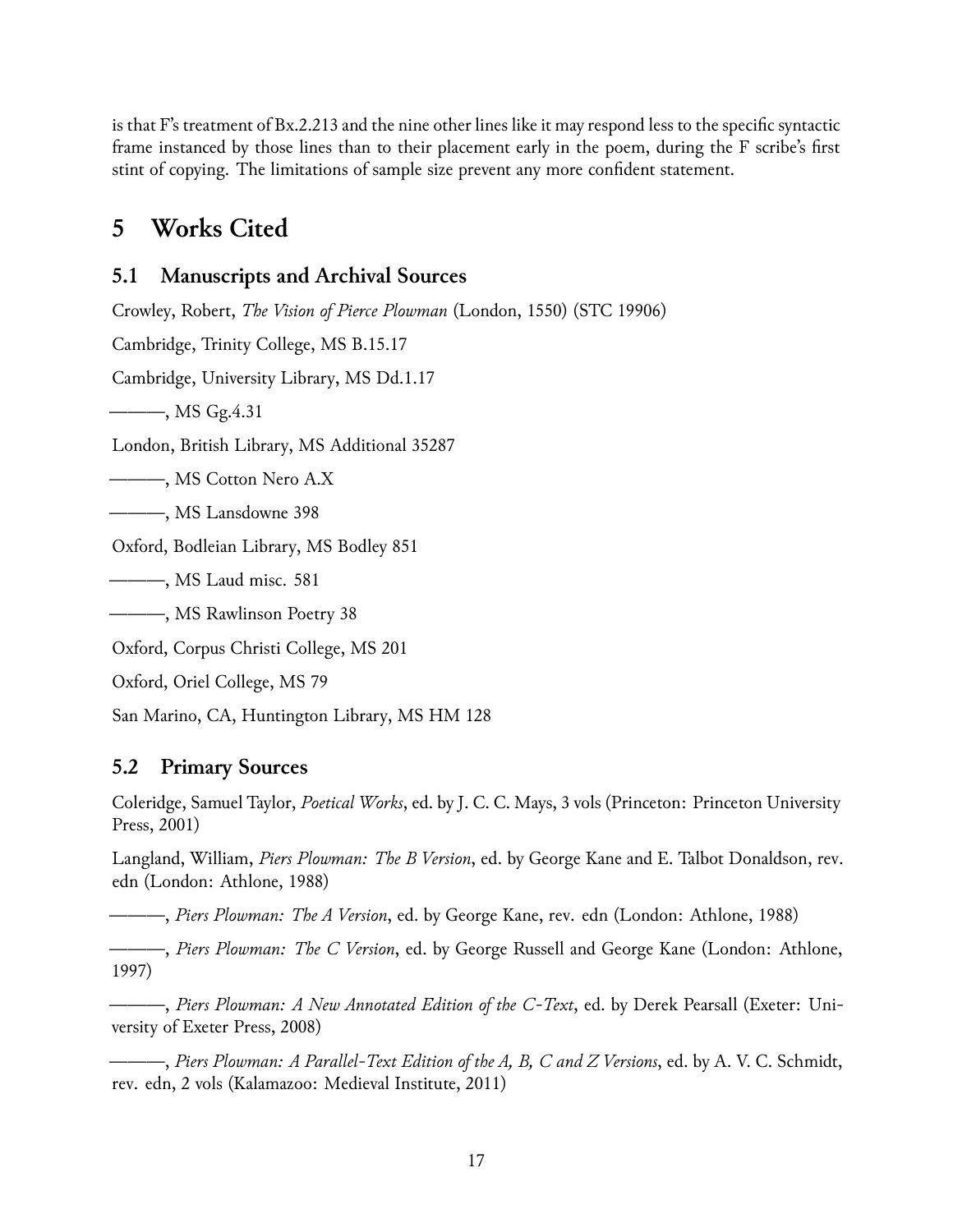———, *The Piers Plowman Electronic Archive*, i: *Oxford, Corpus Christi College MS 201 (F)*, ed. by Robert Adams and others (SEENET), available online at <http://piers.chass.ncsu.edu/texts/F> [accessed 1 June 2018]

———, *The Piers Plowman Electronic Archive*, vii: *London, British Library, MS Lansdowne 398 and Oxford, Bodleian Library, MS Rawlinson Poetry 38 (R)*, ed. by Robert Adams (SEENET), available online at <http://piers.chass.ncsu.edu/texts/R> [accessed 1 June 2018]

*The Works of the Gawain Poet: Pearl, Cleanness, Patience, Sir Gawain and the Green Knight*, ed. by Ad Putter and Myra Stokes (New York: Penguin, 2014)

#### **5.3 Secondary Sources**

Adams, Robert, 'Editing *Piers Plowman* B: The Imperative of an Intermittently Critical Edition', *Studies in Bibliography*, 45 (1992), 31–68

———, 'The R/F MSS of *Piers Plowman* and the Pattern of Alpha/Beta Complementary Omissions: Implications for Critical Editing', *Text*, 14 (2002), 109–37

Barney, Peter, 'Line-Number Index to the Athlone Edition of *Piers Plowman*', *Yearbook of Langland Studies*, 7 (1993), 97–114

Barney, Stephen A., 'Langland's Prosody: The State of the Study', in *The Endless Knot: Essays on Old and Middle English in Honor of Marie Borroff*, ed. by M. Teresa Tavormina and R. F. Yeager (Woodbridge: Brewer, 1995), pp. 65–85

———, *The Penn Commentary on Piers Plowman*, v: *C Passūs 20–22; B Passūs 18–20* (Philadelphia: University of Pennsylvania Press, 2006)

Burrow, John, 'The Endings of Lines in *Piers Plowman* B', *Notes and Queries*, 59 (2012), 316–20

———, 'Another Alliterative Pattern in *Piers Plowman* B', *Yearbook of Langland Studies*, 27 (2013), 3–14

Cornelius, Ian, *Reconstructing Alliterative Verse: The Pursuit of a Medieval Meter* (Cambridge: Cambridge University Press, 2017)

Donaldson, E. Talbot, 'MSS R and F in the B-Tradition of *Piers Plowman*', *Transactions of the Connecticut Academy of Arts and Sciences*, 39 (1955), 179–212

Duggan, Hoyt N., 'The Electronic *Piers Plowman* B: A New Diplomatic-Critical Edition', *Æstel*, 1 (1993), 55–75

Eggert, Paul, *Securing the Past: Conservation in Art, Architecture and Literature* (Cambridge: Cambridge University Press, 2009)

———, 'The Archival Impulse and the Editorial Impulse', *Variants* 14 (2018), 3–22

Gabler, Hans Walter, 'Genetic Texts — Genetic Editions — Genetic Criticism or, towards Discoursing the Genetics of Writing', *Editio*, 14 (1999), 59–78